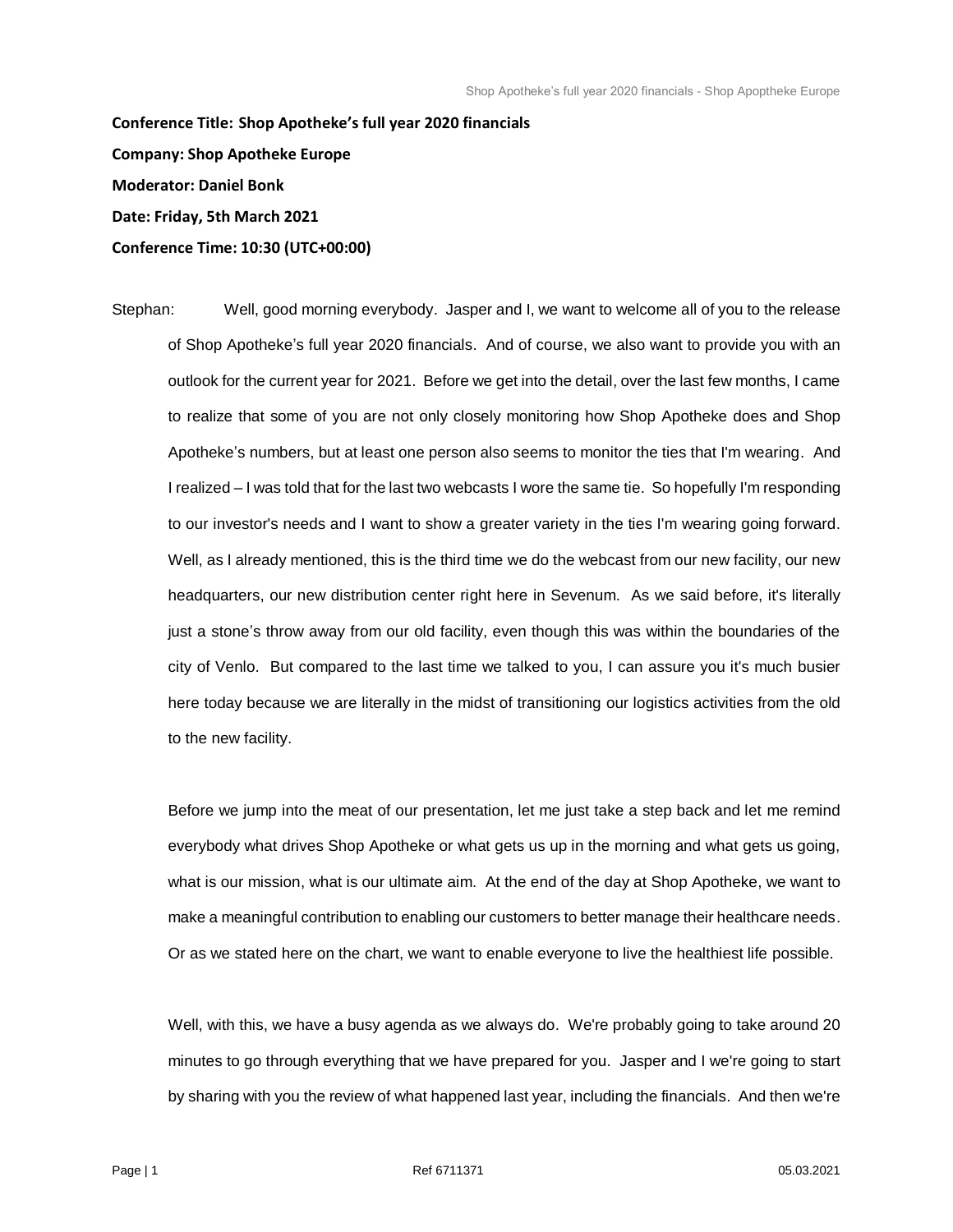going to shift gears and we're going to look forward towards 2021, even though we're already in 2021, talking about some of our key strategic initiatives. And of course, then Jasper is going to conclude by sharing with you the outlook, the financial outlook for 2021. At the end, we're going to, of course answer your questions. Once again, we don't have simply – at this point of time, we don't have the technical capability to entertain live audio questions. So we will ask you one more time to submit your questions by clicking on the question mark on your screen on the left-hand side, and then the end of the meeting, we're going to answer as many questions as we possibly can in the time that's left.

So again, talking about the highlights of 2020, I think all of you would agree with us that this 2020 was truly an extraordinary year, a year that we're not forget during our lifetime. Unfortunately, it looks like the corona pandemic is going to cover more than just the 12-month period; but at some point of time this is also going to be behind us, we're all confident that we're on the right track. But before I talked to you about Shop Apotheke's accomplishments, because we're now talking to our shareholders and to other members of the financial community also want to one more time express our Jasper's and mine in management, deepest gratitude and appreciation to all of those who made the numbers that we have the privilege simply to share with you who made this possible. Of course, I'm talking about the teams and the employees of Shop Apotheke across the value chain, across the location, all the departments. Also for them last year, it wasn't an easy year, but because of their drive, their commitment, we were able to be there when our customers wanted us to be there for them.

Well, again, shifting gears again, looking at the numbers, you're already familiar with the strong growth in the fourth quarter, 38%. When you look at the whole year, it's pretty much the same picture. Shop Apotheke in 2020, compared to 2019 grew by a solid 38%. Our sales reached EUR 968 million. I don't want to steal Jasper too much of your thunder, but I dare to say that our guidance will indicate that we are clearly going to cross the EUR 1 billion threshold in 2021. Through our continued investment, almost continued investments in our brand and in customer acquisition –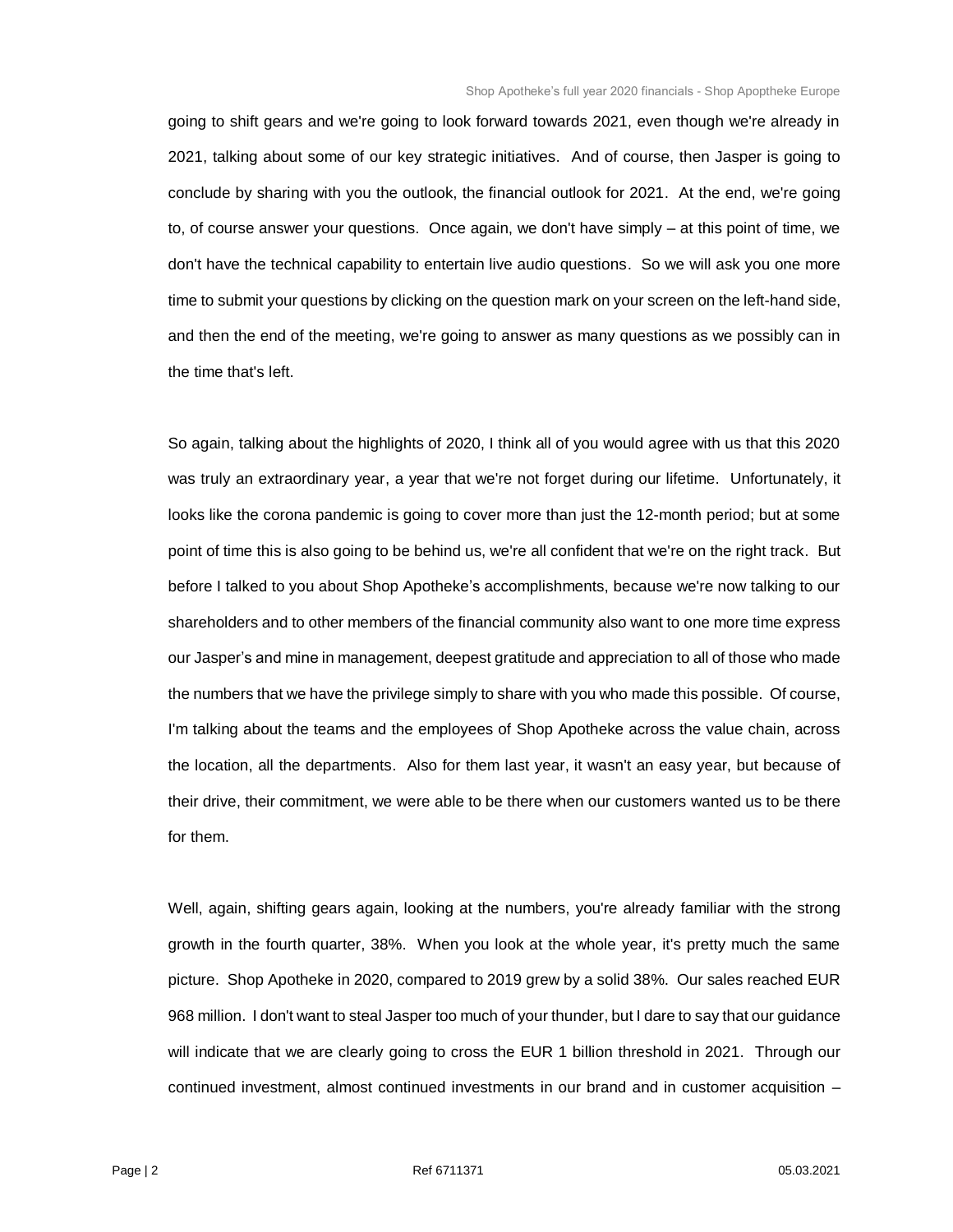when I say almost continued, we had – there was an exception in the second half of March and the first half of April last year when we reduced our online marketing to almost zero at the start of the corona pandemic. But over the remainder the year, we continue to invest. And as a result of this, we added 1.6 million active customers to our customer base, which reached 6.3 million unique active customers by the end of December. And needless to say that all our growth last year was fully organic. The strong top line performance cascaded through our P&L and we ended the year – across the year, we generated and blasted EBITDA margin of 2.2%. Again, going back a year at this time, we had a guided towards a breakeven at the adjusted EBITDA level. So we clearly did better than our original guidance. And as Jasper had mentioned in previous earnings releases, even without the corona effect, which certainly contributed, but even without the corona effect, we would have generated a positive adjusted EBITDA margin last year.

From my vantage point, even more impressive than the percentages are the plain euros. In 2019, we had an adjusted EBITDA loss of EUR 13.5 million. Last year, we had a profit of almost EUR 22 million, which translates into it year over year improvement of EUR 35 million. Looking at operating cashflow, operating cashflow even more impressive than improvement. We had a negative operating cashflow in 2019 of almost EUR 31 million. In 2020, we had a positive operating cashflow, and Jasper is going to share more details of almost EUR 18 million. So an improvement, operating cashflow improvement year over year by EUR 48 million.

And in parallel, we strengthened our balance sheet with the initiatives that Jasper led on behalf of Shop Apotheke. We retired, we did an early conversion of our old convertible bond, EUR 135 million in November, and we replaced it with a new convertible bond in early January, totaling EUR 225 million – it's I dare to say Jasper truly amazing conditions. Again, just one highlight, of the EUR 225 million, we're not paying any interest, zero. And I think that's a strong sign of trust from the financial community. As a result of this, I think we can with a lot of confidence, based on a strong balance sheet, look into the future.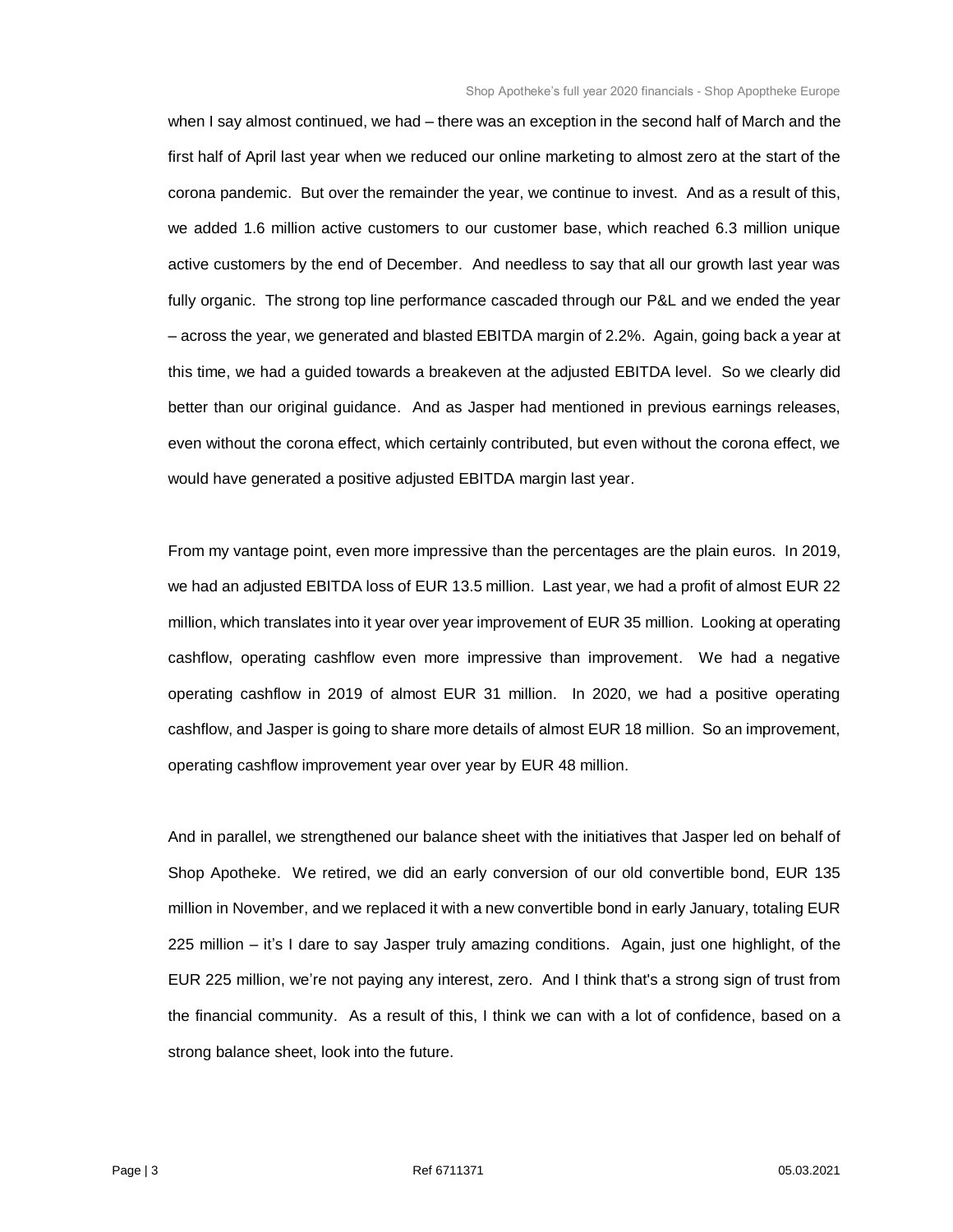Parallel to achieving strong results last year, we also executed a very focused strategy, and we're going to talk more about this, getting ready for the introduction of e-prescriptions, our new logistics center, the expansion of our same day offering and other label of Shop Apotheke. And now the commencement of the corporation with the Zava[?], one of the leading online doctor service providers in Europe.

Well, again, looking at our two reporting segments, the DAF[?] region, we had – in Q4, we showed growth of 34% versus Q4 2019. When you look at this over the course of the full year, you see growth of 32.5% in the DAF region. This includes growth of our RX[?] business in Germany by 17.6%. By the end of last year, our RX business in Germany amounted to almost EUR 220 million. So again, looking at the overall growth of 32.2% and the RX growth, and we're very proud of last year's RX growth of 17.6%, that gives you an indication that the non-RX business grew at a much faster pace than the 32.5% for the whole segment.

In the national segment, which is comprised of Italy, France, Belgium, and the Netherlands, in Q4 grew by 68%. For the full year the segment grew by 78%. A drop in Q4 can be attributed to some challenges that we face I think especially in November with getting all of our packages in time to our customers in Belgium. For the full year sales in the international segment amounted to EUR 153 million. We're also very proud of our NPS, of our net promoter score. Last year, we maintained a strong NPS of 70. Those of you who are familiar with other retail verticals, you will recognize that 70 is already a very strong result. To be transparent at the beginning of last year, we had aimed to improve our NPS a little bit more, but in hindsight, again, with all the dynamics around the corona pandemic, we're very happy, we're very satisfied that we succeeded in maintaining a very strong NPS of 70. And as you all know, that only happy customers are returning customers. And that's one reason why we closely monitor our, our NPS performance.

In terms of the average shopping basket value, virtually no change versus last year, around EUR 68. From some of you throughout last year, we had received questions, well, should we expect a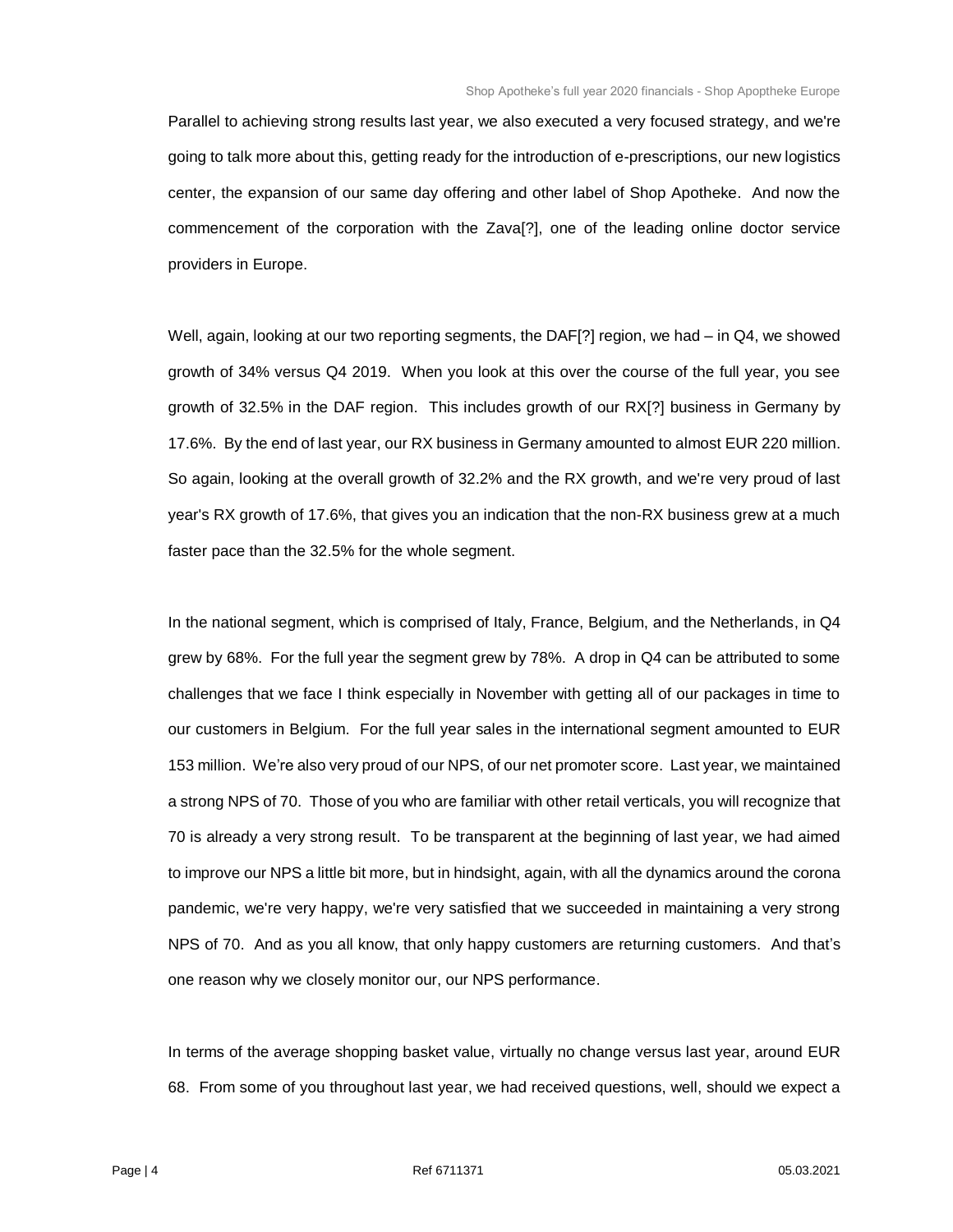drop in our average shopping basket value because of the number of new customers at the dynamics of the corona pandemic. Obviously, that was not the case.

Well, the next chart I really like to look at from time to time, and what you see on this chart is the web traffic. And this covers all of our web shops. So not just the web shop in Germany, but run across all of the markets. What you see here, the weeks, the 104-105 weeks from the first week of 2019 through the last week of 2020. So in the middle, you have the first week of 2020. The orange line indicates the total number of visits per week. And you see a steady growth. If you put a regression over the orange line for the year 2020, you would see continuous steady growth. And this is also true for the time from the beginning of the corona pandemic. That's the spike around the beginning of the second quarter. And you see in the blue bars here till the end of year. Looking at the blue bars, the blue bars indicate our percentage growth, the web traffic percentage growth versus the same week a year ago. And this relates now, of course, to the scale on the right-hand side of the chart, and percentages. As I already mentioned, you see the spike at the beginning of the second quarter, meaning at the beginning of the corona pandemic. But even if you then look towards the end of 2020, in every single week, our web traffic grew by 50% or more; so, not just our top line went up but also the customer, number of customers went up and the number of visitors to our websites increased significantly.

One last remark, and you only see it – and that's something that we're also proud of; you see it here in the footnote. In January, 2021, shopapotheke.com, this is our German web shop, was the number three most frequently visited website in Germany in the healthcare segment. Number one was the website of the Gobatkof[?] Institute, which is the public vaccination agency in Germany, not a surprise. Number two was netdoctor.pe, which is a site that provides general medical advice. The number three most frequently visited website in Germany in the health category was Shop Apotheke. And again, that is something that doesn't just happen by accident.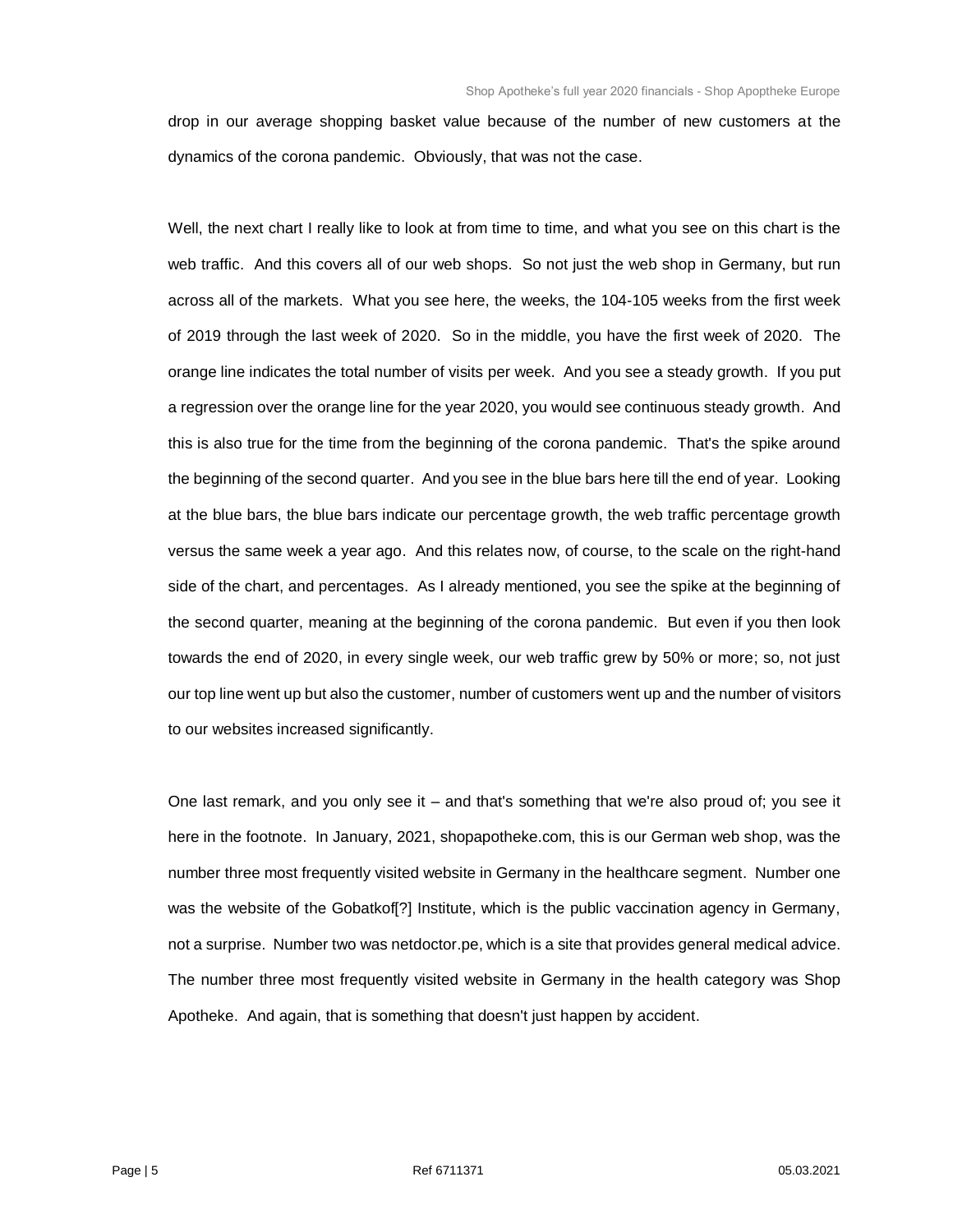Well, before I hand it over to Jasper to walk you through the financials of 2020, let's have a quick look at our orders and how they developed. When you look at 2020, the quarterly distribution, no surprise, but we were glad to see that we reached our peak in the fourth quarter with a little bit more than 4.3 million orders. For the whole year orders amounted to 16.6 million, which translates into a growth versus 2019 of 36%. So again, largely in line with our top line growth. And the green line here indicates the share of repeat orders which held steady at 83%, which is largely in range where we want the share of repeat orders to be. We're all always referring to the 80% range.

And with this Jasper, I'm sure you have something to say about the financials.

Jasper: Absolutely. Thanks. Thanks a lot Stephan[?]. And good morning to you all. On this slide, according to me, a set of fairly strong numbers are reflective of the exceptional year as Stephan just with a lot of passion explained to you all. Thanks. Thanks a lot for that. Before I go into the numbers, I also want to tell you that this morning we did not only release our numbers for the press release on our website. There's also annual report. And at the same time, I'm also proud to mention that we also released the numbers according to ESEF. So the European Single Electronic Format, there was a possibility provided by Europe to delay implementation, but we wanted to be a front runner there. So our numbers are also available in the new European standards.

Then to the numbers. I will discuss with you shortly, everything from sales up to including EBITDA. It's three columns from Q4 last year, in this year, and then it's full year. And after this in two slides, I will dive into a little bit more detail on the gross margin and the selling and distribution expenses as a percentage of sales, the bridge from last year to this year.

The first high level, the numbers. If you start with sales, I don't want to repeat too much that the numbers are too nice to not mention them. Again, so I take the opportunity there. Our sales increased in the fourth quarter was 73 million to 264.7 million, which was a year over year growth of 38%. In the full year, our growth was total 267 million, 267 million higher than the year before.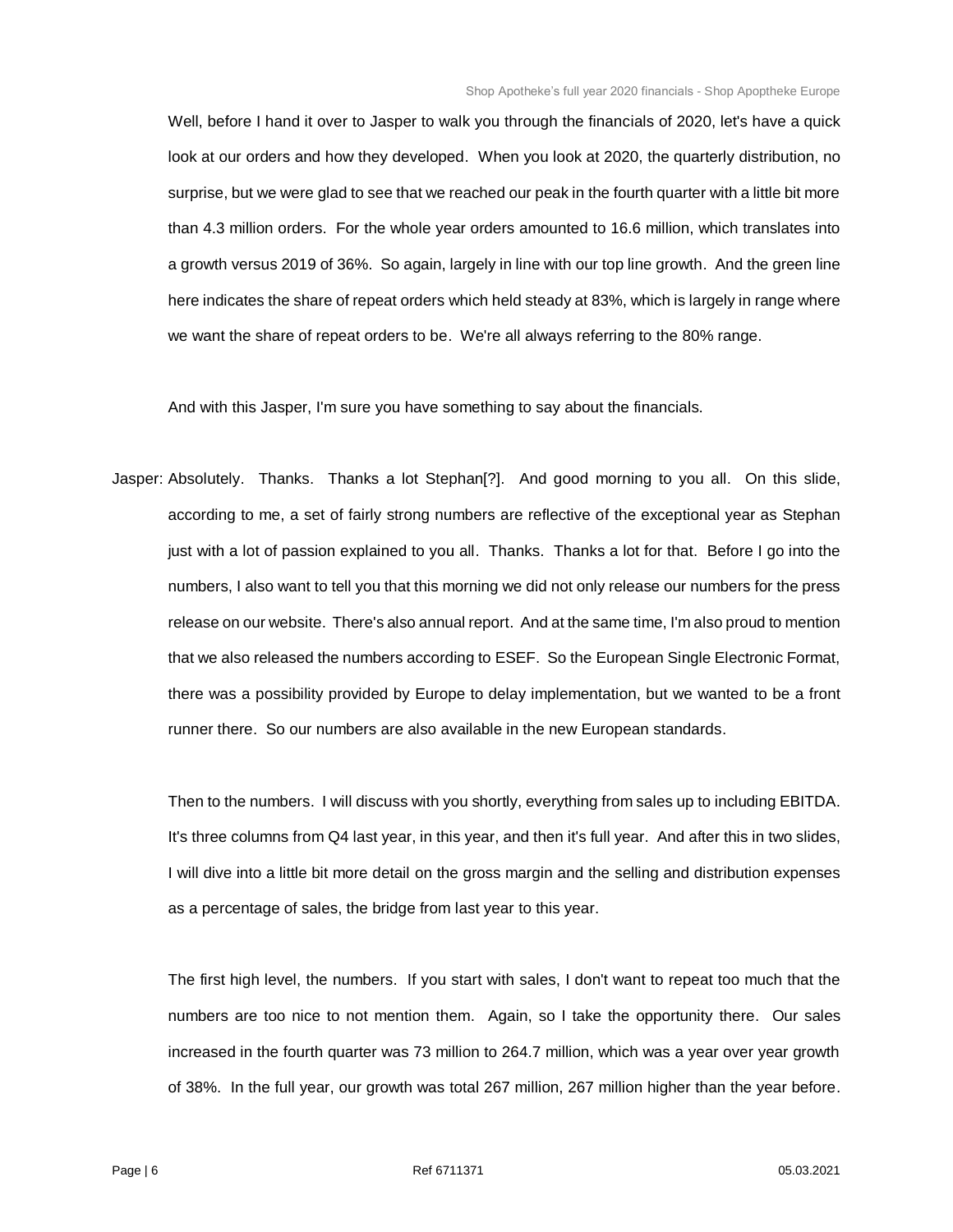And we worked in these very close to the 1 billion sales in 2020, and it was a growth up and rounded 38.1%. These sales achieved with much different gross profit margin compared to 2019 and compared to 2018, I think Shop Apotheke has always report that gross profit margins that were just below the 20%. In 2020 each consecutive quarter, we were significantly north of 20% sales of the margin. If you look at Q4. Last year, Q4 2019 gross profit margin was 19.8%. We improved by 3.8 percentage points to 23.6%. More on this, on the next slide. And for the full year, we achieved a free percentage improvement to 22.7%.

These sales and these margin were achieved by selling and distribution expenses as a percentage of sales up in Q4, 18.4%. But I'm now presenting for the fourth time the numbers of Shop Apotheke. We have this column, debt averse, between bracket is worse and otherwise is better. And it's the first time we have something in between brackets this year. But actually this was exactly what I try to guide you and the markets. And we are operating at the moment two facilities at the same time. We continued with our marketing expenses, and this is exactly internally according to what we were expecting. So it is 0.7%. We're [inaudible] quarter 2019. Over the full year, in addition to the better gross profit margin, we also improved our selling and distributing expenses as a percentage of sales by 0.6 percentage points.

The adjusted administrative costs, as always adjustments at Shop Apotheke are clear and limited. We only correct for the employee stock option costs. And for one-off third-party cost related to certain projects. Now certain the project cost [inaudible] logistics center and certain capital market transactions. If you then look at the adjusted basis or the administrative costs, you see both in Q4 and in Q3 that we leverage the expenses with an improvement as a percentage of sales of prospectively 0.2 0.3 percentage point.

All the numbers I just mentioned, they then boil down – they serve up to the adjusted EBITDA. And in Q4 2019, this was a minus 1.8%. It improved this year from 6.1 million – 1.8 million to 6.1 million, an improvement of EUR 7.9 million. And for the full year, the number that Stephan also already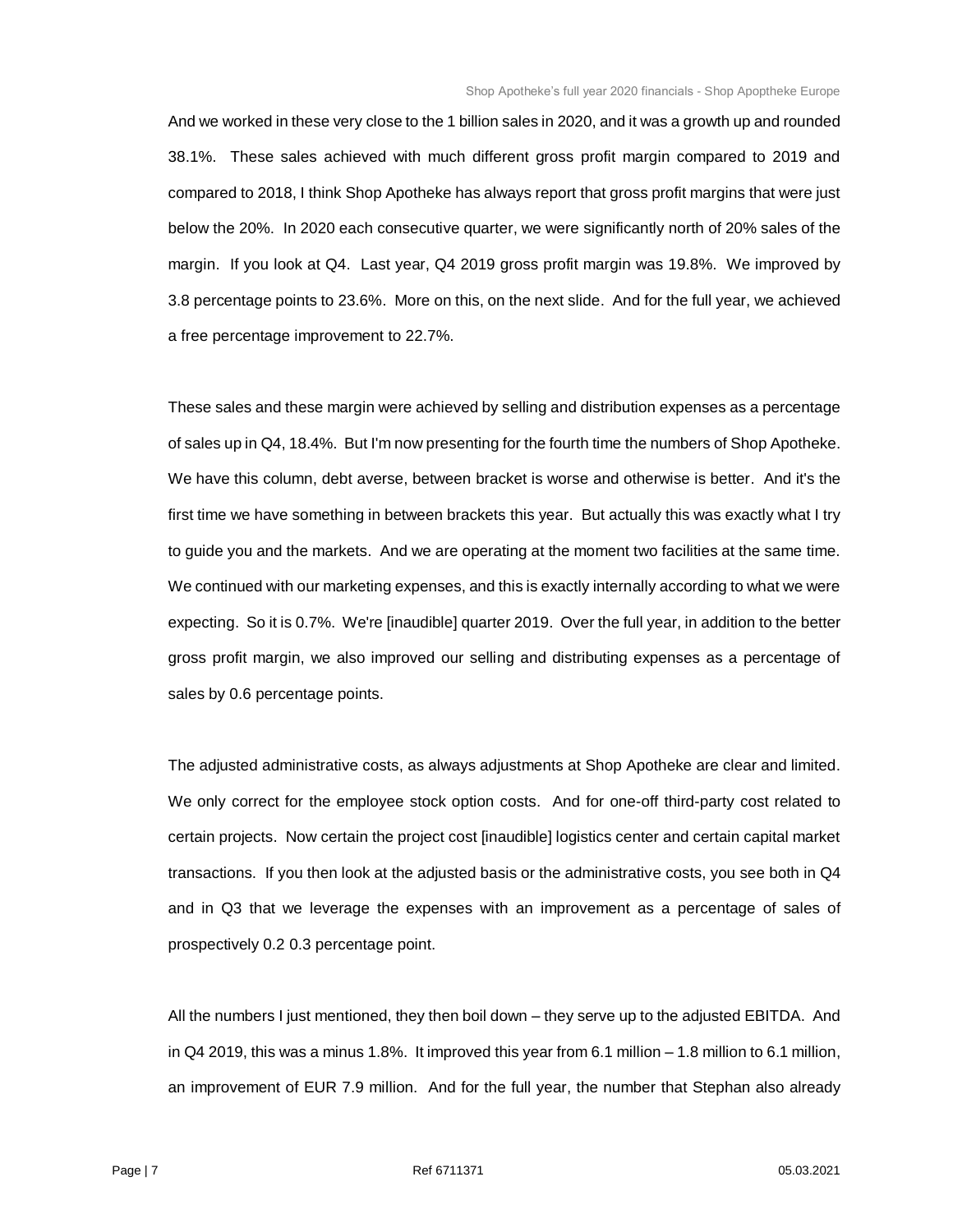pointed out from a minus 13.6 million to positive 21.6 million. Margin-wise and minus 1% in Q4 last year, which was then considered a very strong number. The fourth quarter of last year was from a minus 1%. We improved to a plus 2.3% this year. And for the full year, from a minus 1.9% with the three times raised guidance, we ended up even [inaudible] 2% except the 2.2% of sales. Because of the adjustments that are mentioned already with administrative costs, you see the fully loaded EBITDA is showing exactly the same developments. Quarter four, the year improvement of 7 million and for the full year an improvement of 38 million.

To the next slide, please. Yeah. Then the full year bridge of the gross profit margin. So we improved for the full year 2020 compared to the year before from 19.7% to 22.7%. The major building block here is the block of 2.7 percentage point of net pricing and product mix. That's a lot. But the key here is that in the total optimization of the commercial proposition to our customers, we have gotten significantly more sophisticated. So we only use pouches when they are really needed. We try to optimize the product mix that we are having. And we are also balancing our promotions that we have in the total improvement of 2.7% year over year.

The order of minus 1.1 is mainly related to quarter two and quarter three. But I also mentioned that we had to take a write off of corona related articles. To be more specific on face masks, in hindsight, we sourced them at prices that were too high when we were really wanting to have those products in order to deliver them to our customers. This impact should not directly be added to the 2021 expectations because we, of course, in the 2.7% also had a positive impact from the high margin corona specific assortments. So those are the two major blocks.

And then we have 0.8 positive impact from country. And our ex-OTC makes every growing internationally even faster than we grow in Germany, that's having a positive impact. And the fact that our mix was growing with only 17.6%, which [inaudible] is a strong number, but OTC is growing faster than 40%, is resulting in this mathematical [inaudible] percent. Not at all mathematical, but fundamental is the 0.6% improvement from sourcing. This is not only because of better conditions,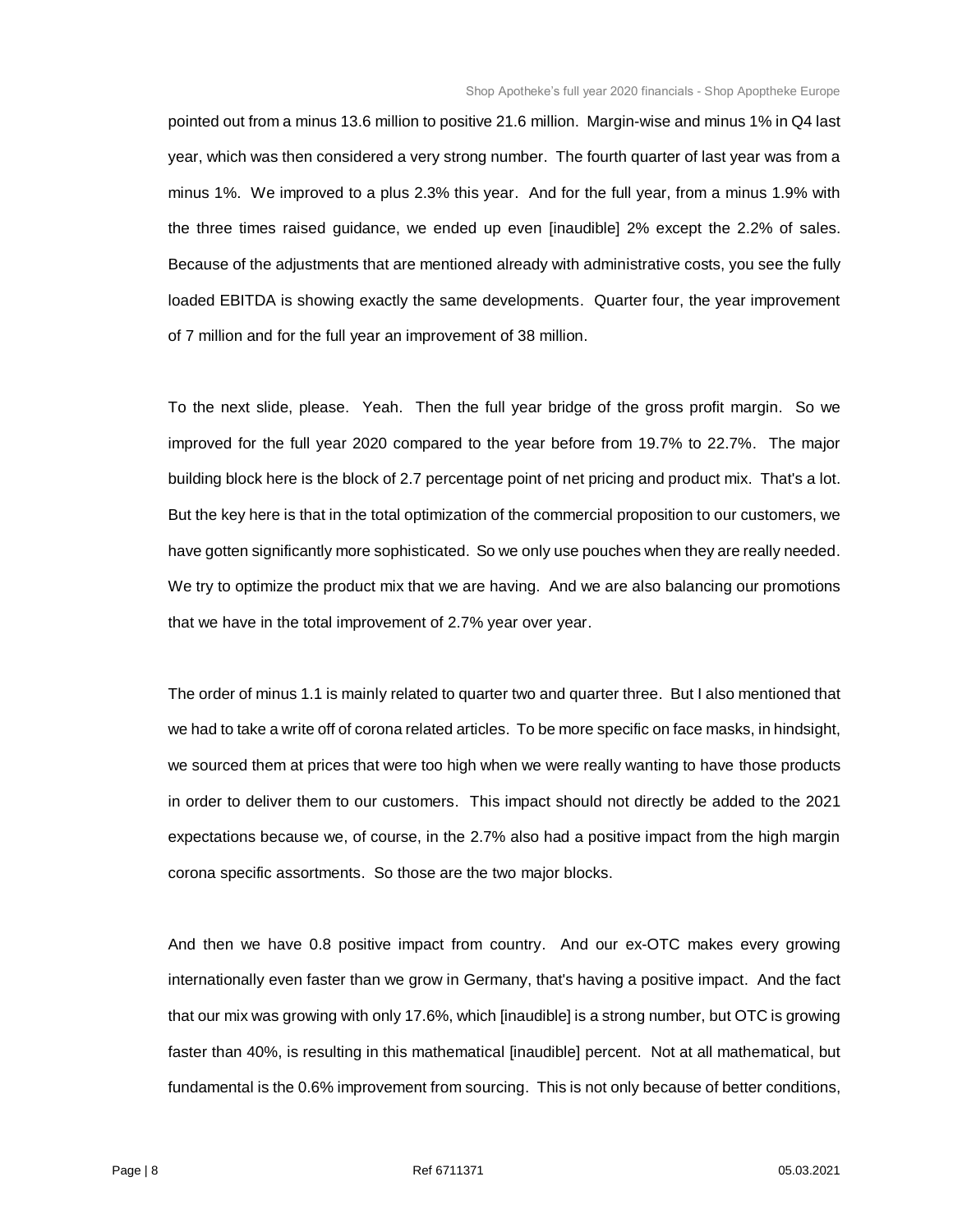one on one on products with our pharma partners. This also includes impact from the fact that in cooperation we can get the total chain more efficient. In those cases, there is something to win for a supplier and something to us. And we're not only gaining euros, but we also reducing CO2 by making the supply chain more efficient.

The next slide, this slide is on the operational cost as a percentage of sales. So that's an improvement year over year of 0.8%. First of all, marketing. Marketing as a percentage of sales improved by 0.2%. But remember that indeed in March and April, we virtually have no marketing. So balancing everything, marketing as a percentage of sales is roughly flat, or perhaps even increased so much. So we were really prepping the opportunities when we saw them by increasing our sales and our new positions.

Then the shipping packaging and payments, minus 0.1%. This is only due to the fact that shipping to international is more expensive and we're growing faster there. So this is only mix. And to me by far the most impressive number on this slide is the 0.2% improvement of operational labor. So in this very challenging year with all the unexpected surges in demand from our customers, we were able to keep our operational labor flat, actually even improving 0.2. While everybody who is running an operation knows that if you operate at max capacity, you also incorporate certain inefficiencies. In this operational labor here, we were able to give our operational people two times the past year at the start and at the end also a corona bonus, not to management, not to senior executive management but to the people who did the real work. And in the operational labor in the second half of the year, we have absorbed the fact that we are operating two facilities at the same time. Over an improvement of 0.5 is everything else that I did not mention, which is growing at a slower pace than our sales growth. So this is [inaudible]

Again, the adjusted EBITDA numbers in millions of euros, and that's the percentage of sales. I mentioned them already for the last time from minus 1.8 million last year in Q4 two plus 6.1. And a 35.2 million improvement for the full year. From a minus 1.9% margin to a positive 2.2 [inaudible]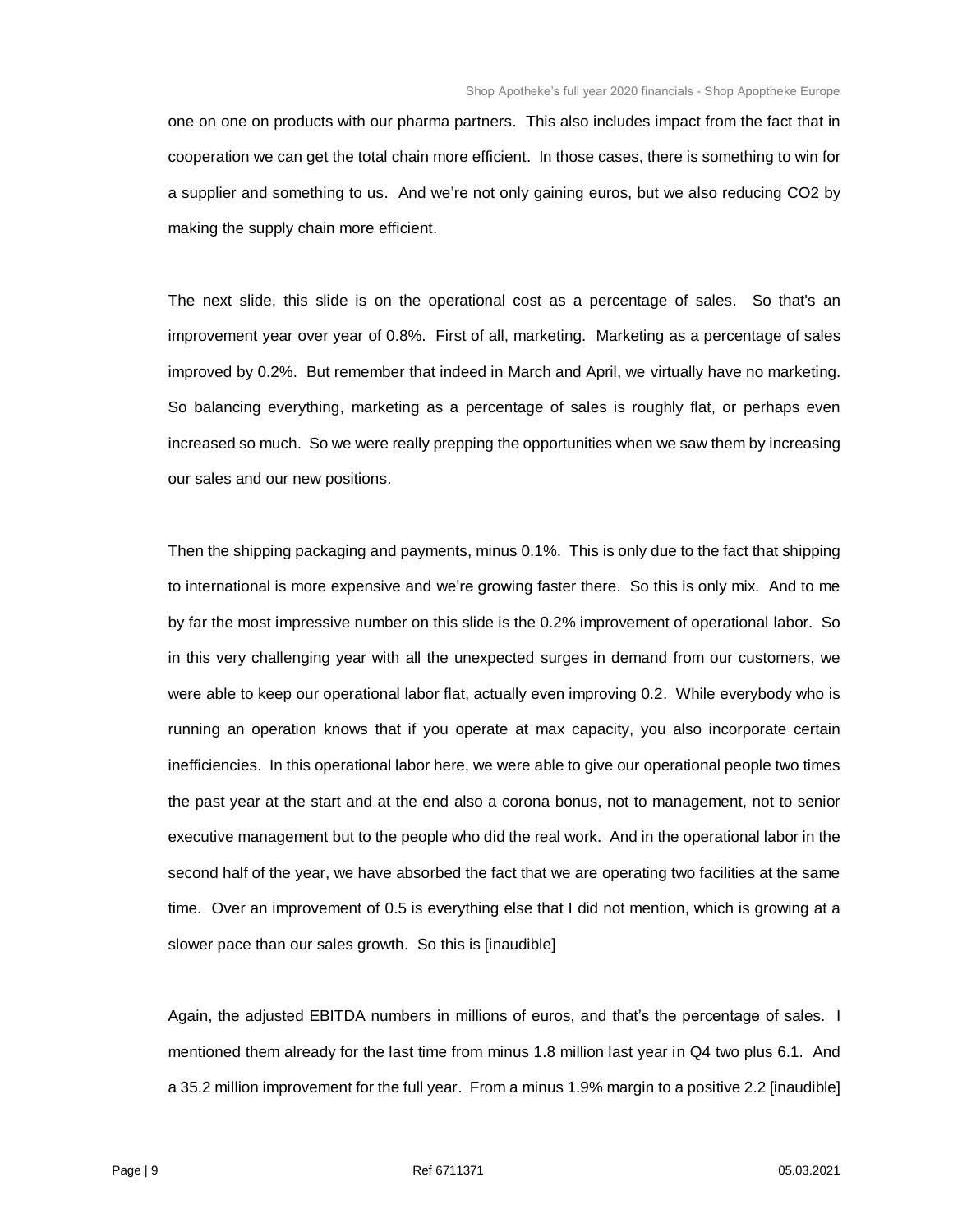What does this mean for our cash? We started 2019 with the cash balance of 130 million. If you look at our balance sheets, you see this is the sum of our cash balances and our current – all the financial assets, because we can we can turn them into cash within a day. So we started within 30 million with the expectation that the operating results would be roughly flat. And we knew we had a big investment coming, namely the first three quarters of our new logistic facility. What happened in reality, we had 130 million because of the much better operating results. We generated 19 million of cash. And this is the number actually that Stephan just mentioned, the 31 improvement of the operating result. This plus 19 million was the year before minus 60 million. And then if you go to working capital, our working capital requirements, our need for working capital increased with only 1 million in 2020 while our growth was 38%.

That was also the year before 50 million of cash needed. And those two sum to the 31 million that Stephan just mentioned. So, cash from operations, including working capital, a positive 18 million throughout the year.

Then we get to the investments. The investments includes three quarters of [inaudible] 2020 facility. And then we had a positive inflow of financing, which mainly relates to the April seven capital raise of 65 million. But we also have interest expenses, lease[?] expenses, and we had accelerated interest expenses related to the earlier conversion of the [inaudible] in October and November. So we ended the year with more cash than at the start of the year, namely 128 million.

Here's the second and the last slide on cashflow. This is only from Q3 to Q4. So we ended the year at 128 million and we started Q4 with 157. So what happened in Q4? We had a positive operating result of 4 million. We had to increase your working capital, which is always the case in the fourth quarter because of seasonality. We have an elevated level of investments because we earlier reached a milestone for our distribution facility. So we paid that and we have an elevated level of financing mainly related to the early redemption of [inaudible]. So we ended with 128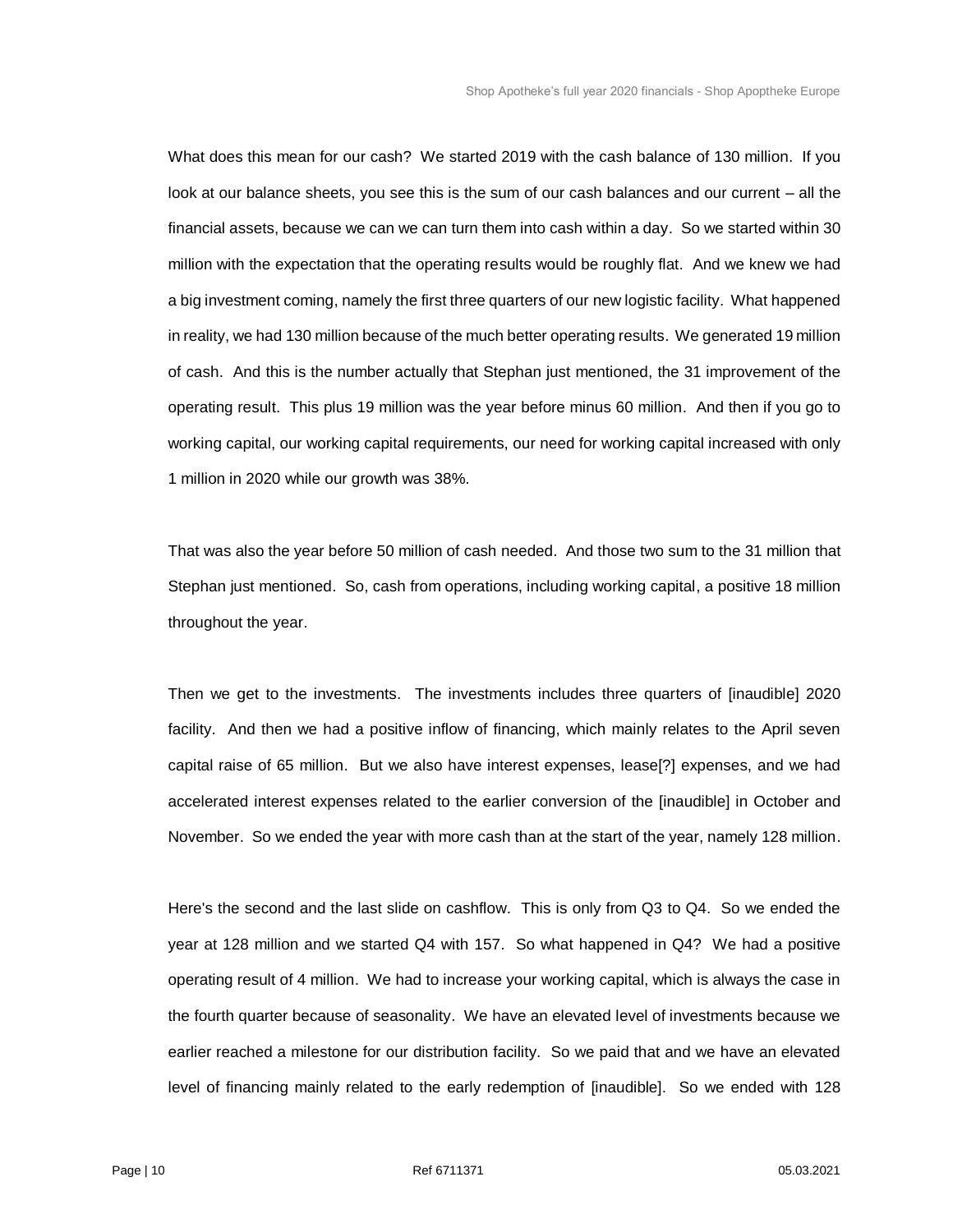million. But also in this slide, you see that already in the first two weeks of 2021, we had two major transactions. We acquired SMARTPATIENTs and – Stephan will talk about that more in a couple of slides. And we had the successful placement 225 million [inaudible] with the zero [inaudible] meaning that at this moment, we have cash of more than 300 million in our account. Thank you.

Stephan: Thanks Jasper. Let's go to the next chart. So before I hand back over the microphone to Jasper to talk to you about some of our accomplishments along our sustainability journey, and of course the guidance for 2021, I want to share you or talk about some of the initiatives that will allow us to transform Shop Apotheke from being pretty much an online retailer into the Europe's leading customer-centric e-p4harmacy platform. When I started Shop Apotheke two and a half years ago, and since then, I'm sure I've talked to some of you about how impressed I was when in my interactions with a lot of people at Shop Apotheke, how the customer was always top of mind and the question how can we meet and better meet our customer's needs was always top of mind. And that is something that struck me, as I said, from day one. I already mentioned only happy customers are returning customers. Again with an NPS of 70, we have many customers that are returning to Shop Apotheke over and over again. Of course it's a one-on-one of e-commerce; once you have gained the customers, we have to do our utmost to convince the customer to place a second, third and fourth order.

So, over the next couple of minutes, again, just a little bit about some of the key initiatives. Of course, e-prescription, related to e-prescriptions, the acquisition of SMARTPATIENTs, SMARTPATIENT, we want to provide a little bit more color where we are with our same-day pilot and just a quick update on our new logistics center. As I said before, I will hand it over to Jasper again.

So if there has ever been in the history of Shop Apotheke, if there has ever been a top, top priority for us, it's certainly the preparation for the introduction of e-prescriptions in Germany. You know, we are using a little bit of a reference from Formula One racing that our ambition is of course that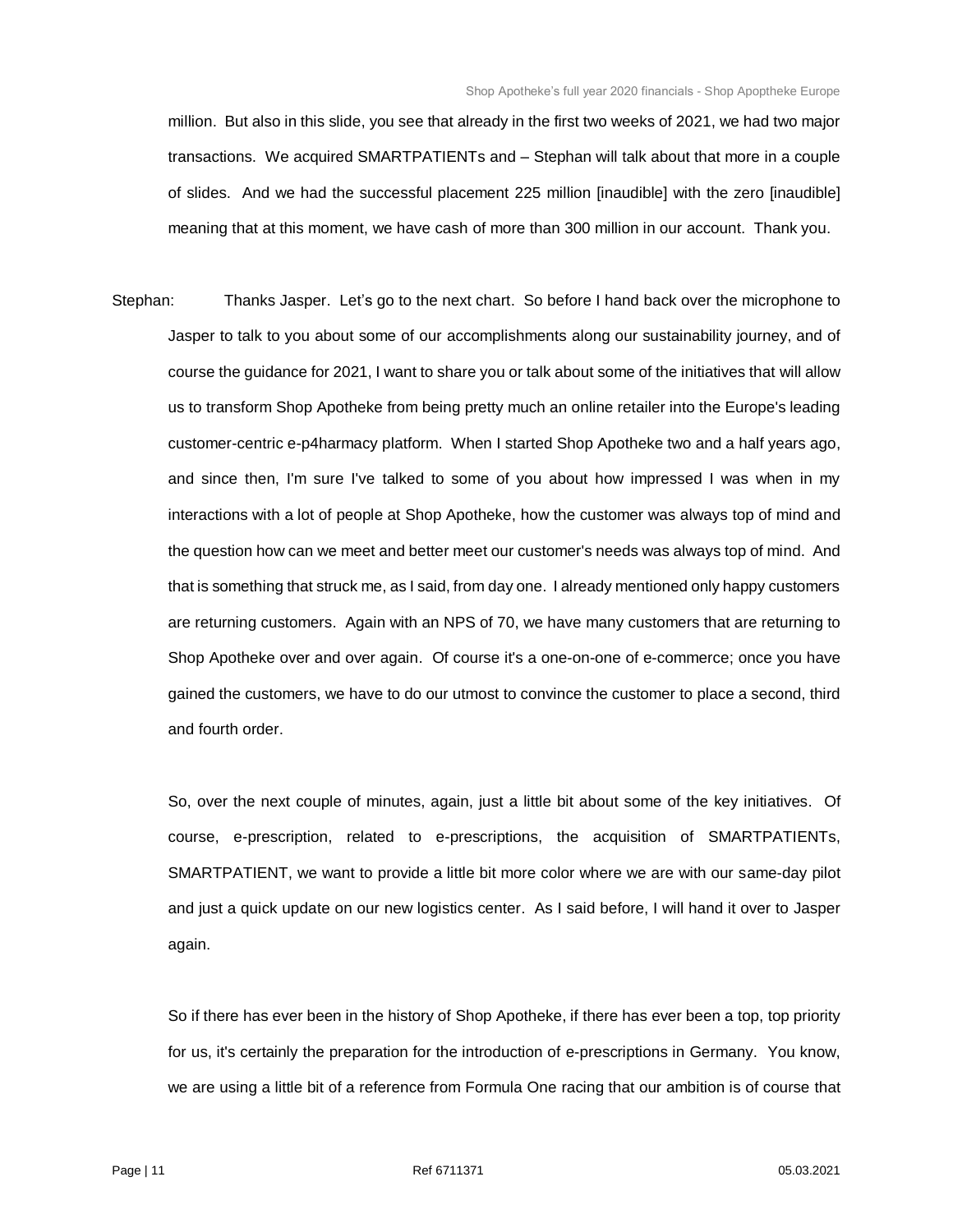once e-prescription start in earnest, we really want to be in a pull[?] position. We installed our taskforce and we call it the task force the e-RX task force already in 2019. And since then, we continue to strengthen also in terms of resources. We strengthened the task force throughout 2020. Of course, RX is nothing new for Shop Apotheke. We've been doing this for many, many years. We understand the needs of an RX customer. We have developed a targeted and tailored patient care programs that are really appreciated by the patients that are enrolled in them. I'm going to talk more about the acquisition of the MyTherapy app and SMARTPATIENT, but I already want to want to state really<sup>[?]</sup> that was not an opportunistic acquisition. That was a clear pillar of our e-RX strategy. We were convinced, we have been convinced for quite some time that sophisticated digital medication management will be true value add in the e-RX environment.

Generally speaking, e-prescription and nothing new for Shop Apotheke, or digital prescriptions are nothing new for Shop Apotheke. Since we started to cooperation with Zava, one of the leading European online doctor service providers, we have been and we still are processing literally hundreds of digital prescriptions that have been sent by Zava customers through Shop Apotheke. And experience that we have gained with handling all of these digital prescriptions, our back end processes, our backend systems are well-prepared for the start of electronic prescriptions in Germany. And last but not least, we have been and we continue to talk to a lot of market participants, and wherever it makes sense from our vantage point, but also wherever it makes sense and provides a benefit for our customers, we have and we will continue to enter into partnerships with others.

Just a quick word about the timing of e-prescriptions, we're saying the bottom Shop Apotheke will be ready if e-prescription launch on 1<sup>st</sup> July. And based on everything that we refer from Berlin, from the health ministry, from the Gemarking[?], from other market participants in Berlin and beyond Berlin, everything that referred today indicates that the Garmarking will be ready in time. They're going to launch the telematics infrastructure and e-prescription around the middle of this year. Everybody acknowledges it's an ambitious, tight timeline, but so far again, based on everything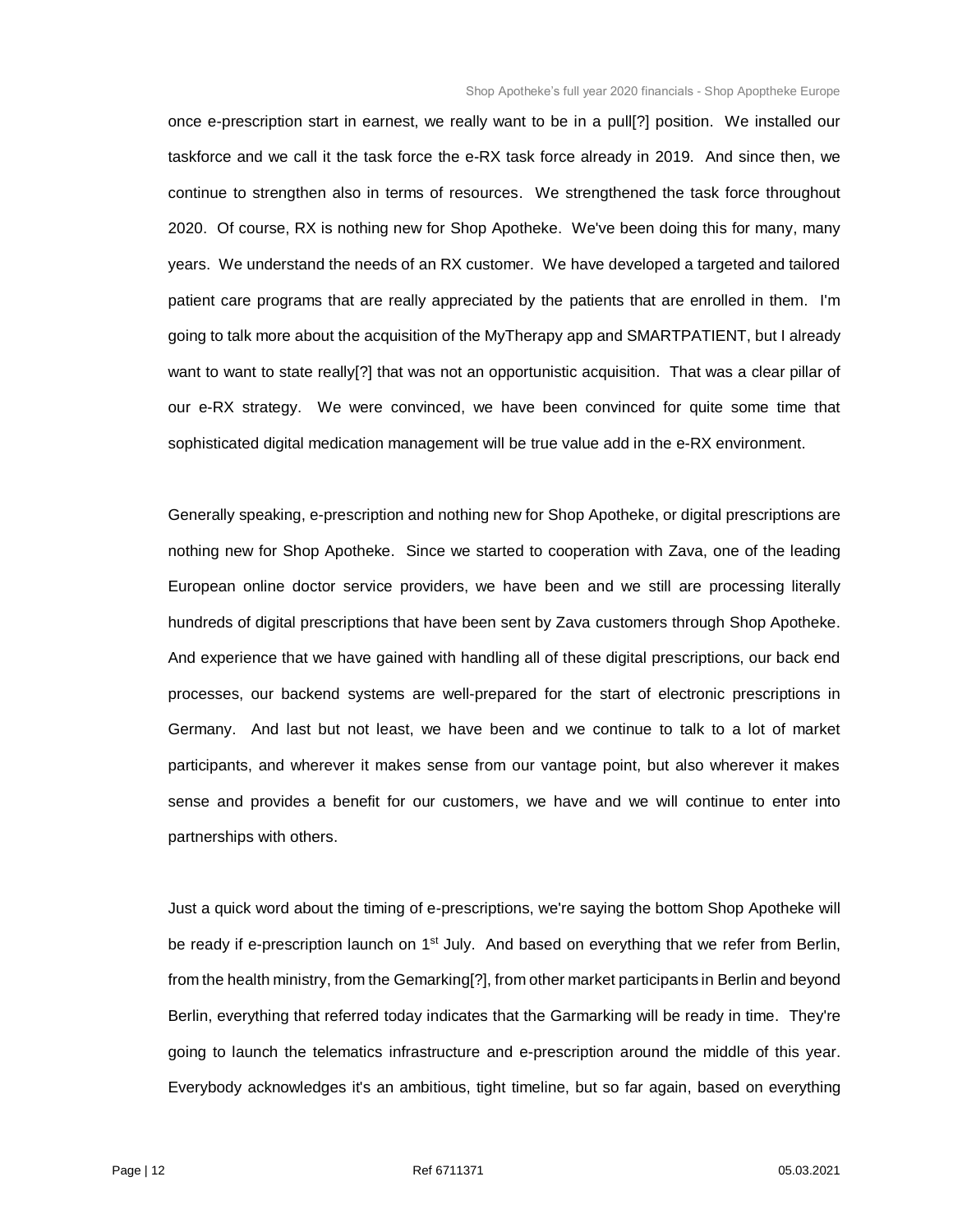that we affirm, the Germarking seems to be on track. But of course, in earnest, e-prescriptions are going to start once it will become mandatory for physicians in Germany to issue electronic prescriptions.

So before I talk about the value proposition, Shop Apotheke's value proposition for e-prescription customers in the future, let's look one more time at the potential that's in front of us and our competitors. On the left-hand side, you see the total market size based on the 2019 IMS data. The 2020 data is not yet fully available, but in 2019, the RX markets amounted to EUR 50-52 billion in Germany. This is at the ADP – sorry. I have to torture you with a German term, AP [inaudible]. That includes VAT. But again, just in order of magnitude at this pricing level, we talk about EUR 50-52 billion. Also based on IMS data, OTC market in 2019 amounted to around EUR 7 billion.

So now switching to the right-hand side, looking at the online share of the OTC market, and there are different data points, but it's everything that we are seeing its online share is around 20%. Of course, this is not only Shop Apotheke. This is Shop Apotheke and our direct competitors. When we look at the RX market, of course, and that is not a surprise to you, a very different picture with an online share from 1-1.5%, we by no stretch of imagination do we want to lead you to believe that the RX online share is going to resemble the OTC market anytime soon. But based on the projections of market experts, and some of them are, of course, participating in this call, they're seeing – the projection seemed to converge around the 8-12% range, a couple of years after the introduction of e-prescription in Germany. And we at Shop Apotheke we can get our arms around this range of 8-12%.

Again, just to provide some context, our share, Shop Apotheke's share of 1-1.5% last year amounted to around EUR 220 million. So again, thinking about the value proposition for e-RX customers going forward, Shop Apotheke has been one of the pioneers in the mail order RX market. We've been doing this for many, many years, and as a pharmacy, we have learned what is important for RX customers if they received their orders by mail delivery. At the same time, of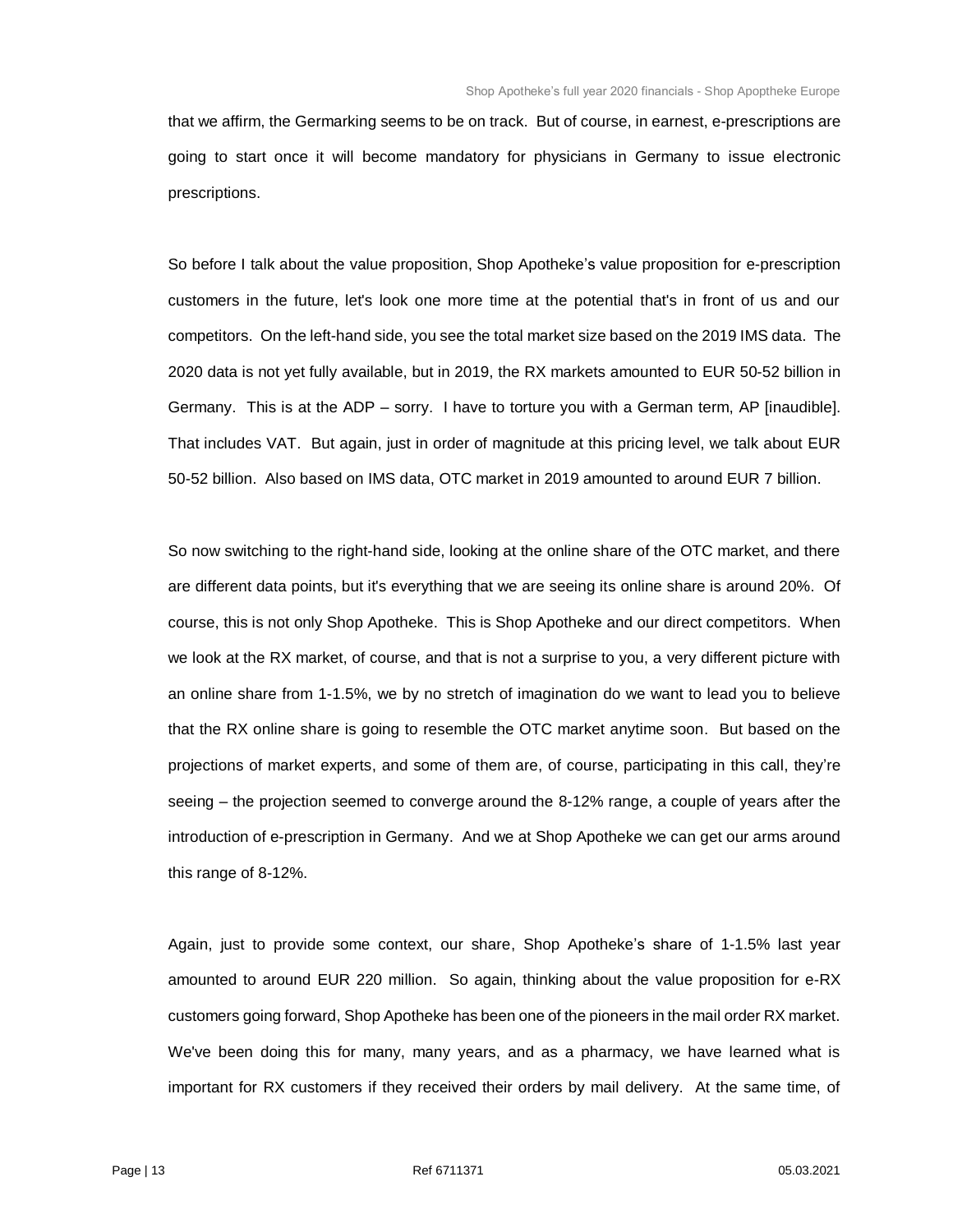course, we have a deep expertise in e-commerce. We have scaled up Shop Apotheke over the years to almost EUR 1 billion. And our aim with the e-RX opportunity is simply to bring our pharmacy expertise and our e-commerce expertise together to provide the best-in-class customer journey, customer experience for our e-RX customers. There are no surprises for you, it's about the customer centricity I was referring to earlier. It's about the convenience that people appreciate, especially, but not only during a pandemic. It's the ability to order 24/7. It's the flexibility in terms of how you make your prescription, how you pay for your copays, very important. And that's really a change for all of us. It's the breadth of the assortment that we can bring to bear in an eprescription environment. Keep in mind, right now, when a customer sends a prescription to us, it's a paper format. And it's really cumbersome to add other products to the RX basket. In the future, all of this is going to happen in the digital space. So it will be very easy, very convenient for a customer, if she submits a prescription, an e-prescription to Shop Apotheke to add OTC product, to add beauty and personal care products to the same basket. And on the next couple of charts, I'm going to talk more about the role that medication management, digital medication management is going to play in our ERM strategy.

So again, having talked about SMARTPATIENTs, we are very excited about this acquisition that was concluded at the beginning of this year. And as I mentioned, this was not an opportunistic acquisition. We had been convinced for quite some time that the digital medication management will be a true value add for our customers, will be something that is critical to our success in the e-RX market. And the more we work with, the more we learn from the SMARTPATIENT team, the more convinced we are getting. At the end of the day, sophisticated digital medication management is going to allow our customers, especially the chronically ill patients to have better health outcomes. Digital medication management helps them to adhere to [inaudible] therapy, it helps them to have better persistence with their drug therapy, in other words, to take the medication that has been prescribed to them by their doctor regularly, and to stay on medication for as long as the doctor has prescribed. And there is a lot of scientific data out there that clearly indicates that better adherence, better persistence, not a surprise to anybody, that results in a better therapy outcomes,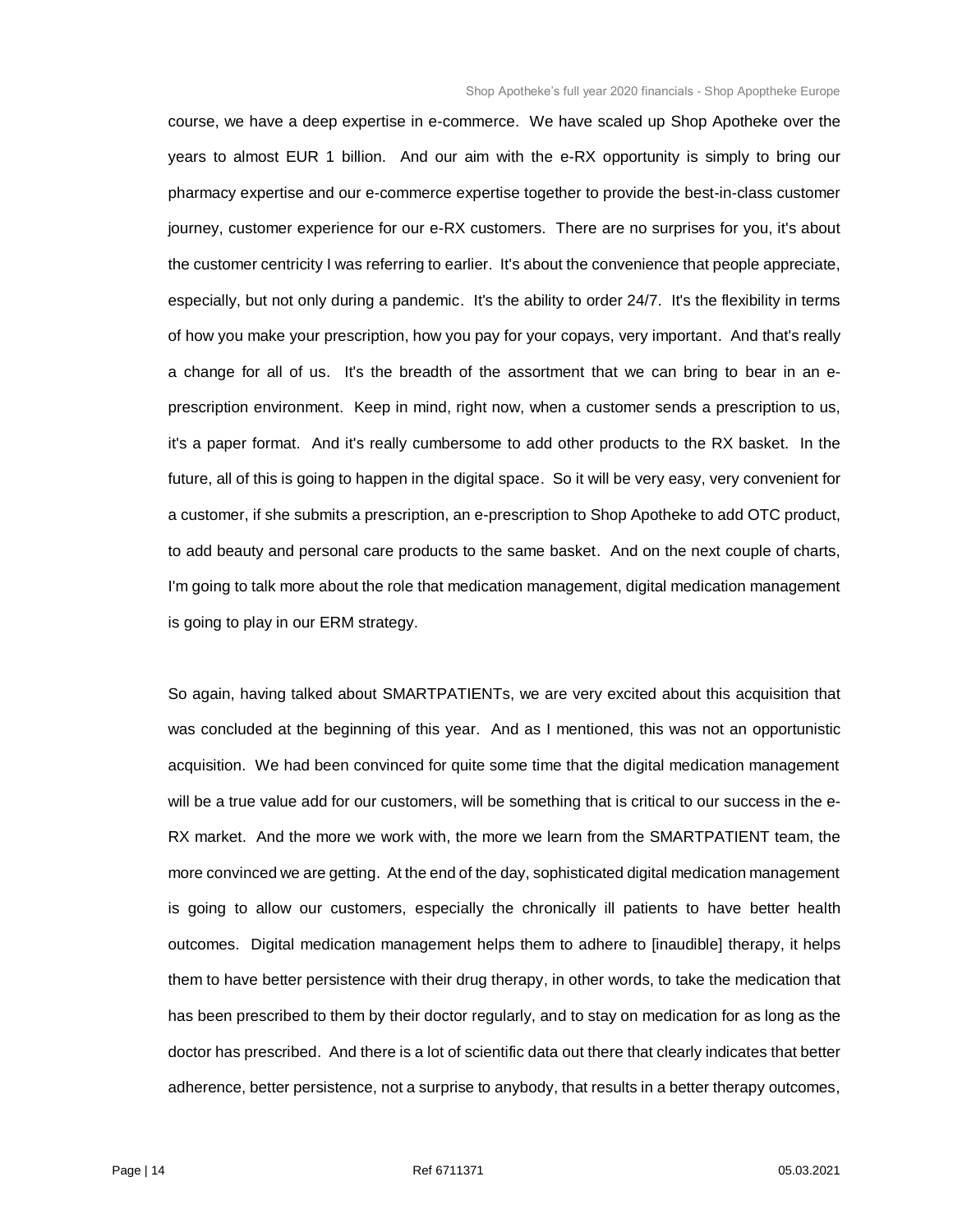better health outcomes. And digital medication management is a conduit to achieve these better health outcomes.

Furthermore, of course, with the MyTherapy app – and I'm going to talk about the MyTherapy app on the next chart – this will give us at Shop Apotheke an opportunity to interact with our customers not just once a month, but several times per day.

So, let's have a look at the MyTherapy app, what it looks like right now. We just want to give you here an idea. And it might be misleading to think about MyTherapy simply as an app, because it's much more. It's a platform that already today consists of several different modules. You're seeing some examples. And the more we think about this and the more we work with the SMARTPATIENT team that has developed expertise in medical – digital medication management over eight to nine years, that is something that we ourselves would not have been able to replicate within a reasonable period of time. But going forward, the SMARTPATIENT team, they're going to develop drug-specific content. So we can provide targeted advice on the medications that our patients are taking, we can provide advice on how to better manage their disease, all of this, the, quote-unquote, 'pill reminder' functionality the additional advice and information we can provide to our customers, we are deeply convinced this will be a real value add for our customers. And it is one of the pillars of our e-RX strategies.

Another building block for our e-RX strategy is not a surprise, our same day delivery service. What you see on this chart, the dark blue dots are the areas where we were live with our same-day delivery at the end of last year. The right area, the most populous area in Europe, the Stuttgart Metro area, that Munich area, and Berlin. And by the end of this year, we're going to be live in all of the metropolitan areas of Germany. Again, not just for OTC, but this is also a building block for our e-RX strategy.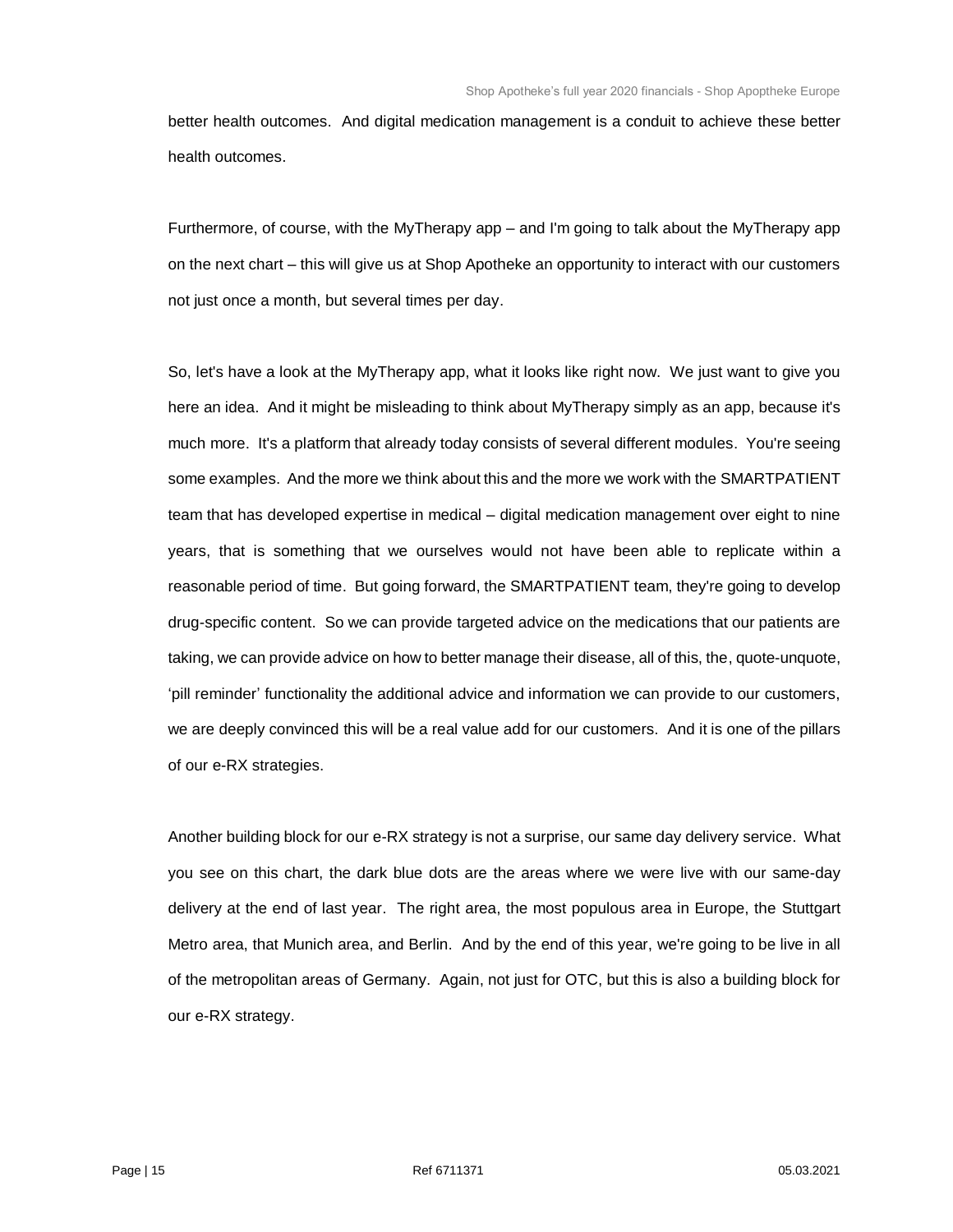So, – and before I hand over again, the microphone to Jasper, just a quick update on our new logistics center. I already mentioned it's much busier here today than the last time we talked to you. In October, the first customer order left our new facility on its way to a customer in Italy. In the end of January, we took into operation our new equipment with a much, much higher degree of automation [inaudible] of the customers to – all the customer orders from customers in our international segment, again, Italy, France, the Netherlands and Belgium are shipped executed from our new facility. And this summer we're going to have – we will have transferred all of our activities from the old facility to the new facility, doubling our capacity. And at least for the next two to two and a half years, we are not going to be good constrained by any capacity limitations. And also this year, next year, again, if the demand fluctuates and peaks, we will be well-prepared for this. And Jasper.

Jasper: Great. Thanks. Thanks. Yeah, I'm really happy to share with you two slides on our progress on ESG, environmental, social and governance strategy, or the sustainability strategy. We really stepped up in 2019 but our major step was actually in 2020. We as a board, but as a total company, we say we are committed to do the right things. And we installed in 2020 a clear internal structure with governance, with a head of sustainability, with targets and responsibilities. And the language we talked internally for this is because we care. And what do we care about? We care about health, and then we say always that health of our planet – you see on the left side – the health of our patients and the health of our employees.

And if you talk about the health of our planet, of course, a major impact there is CO2 reduction. It's about sustainable packaging. It's about reducing our carbon footprint. Then the health of our patient that's of course in our DNA already for more than 20 years, but there's always room for improvement. So besides giving tools to get healthier life and easier life, if you are a patient, here's also the areas of being – applying the highest standards of data and data privacy. And then caring about the health of our employees. That's providing everybody equal opportunities, about diversity. We installed pension insurance for our people in the operations here [inaudible] the past year. And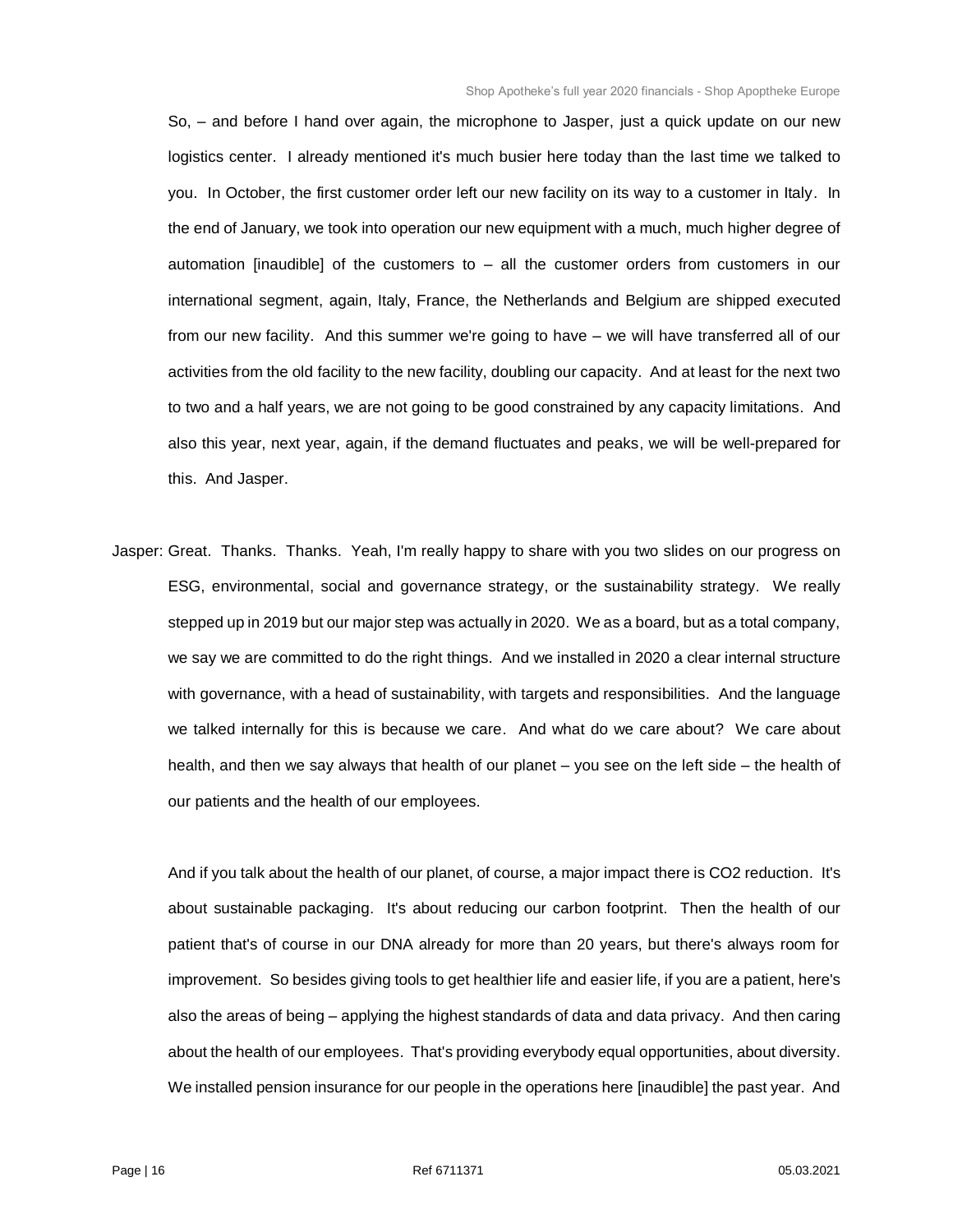of course, the safety of the workplace environment was very important the past year with corona. This is something where we on a continuous basis want to focus on. So this is the strategy and quite some thoughts and words. Did we do already something in concreteness to the next slide?

Here are some highlights what we really did in 2020 on our sustainability agenda. Already in January last year, we committed ourselves to the UN global compact. In March we joined the for climate action, we cooperate in doing our fair share of avoiding that the world will increase by 2% of temperature. And that in July, this was rewarded with significant upgrade by the MSEI index to a BBB from a below average to slightly above average. So that's the first step of our improvement that was recognized by the outside world in July. And throughout the year, the first half of 2020, we worked together with climate partners. They have 20 years of experience in determining in all aspects of our operations what our CO2 footprint is. Then in addition to that, we also asked another independent testing body Tefrheinland[?] to also certify what we consider as our carbon footprint. And then we decided based upon that information in October to set all our CO2 emissions, actually not only for CO2 emission according to scope one, but it's scope one, two and three. That's about offsetting.

Even more important is of course that we also are the front runner in reducing CO2. And already from 2019 to 2020 in concreteness, we reduce the CO2, the carbon per parcel with 15%. And we were able to do so, I give some examples, because of all our standard deliveries in Germany with DHL are no green. And all our energy, our electricity in our German facilities for renewable resources. And also there was an important impact for us moving to the facility where we are presenting now from which is according to the highest climate standards. So all the highlights just a couple to share is internally we rolled out programs in getting people up to speed and get that commitment and get that energy in having an impact on the health of our customers, people and planet.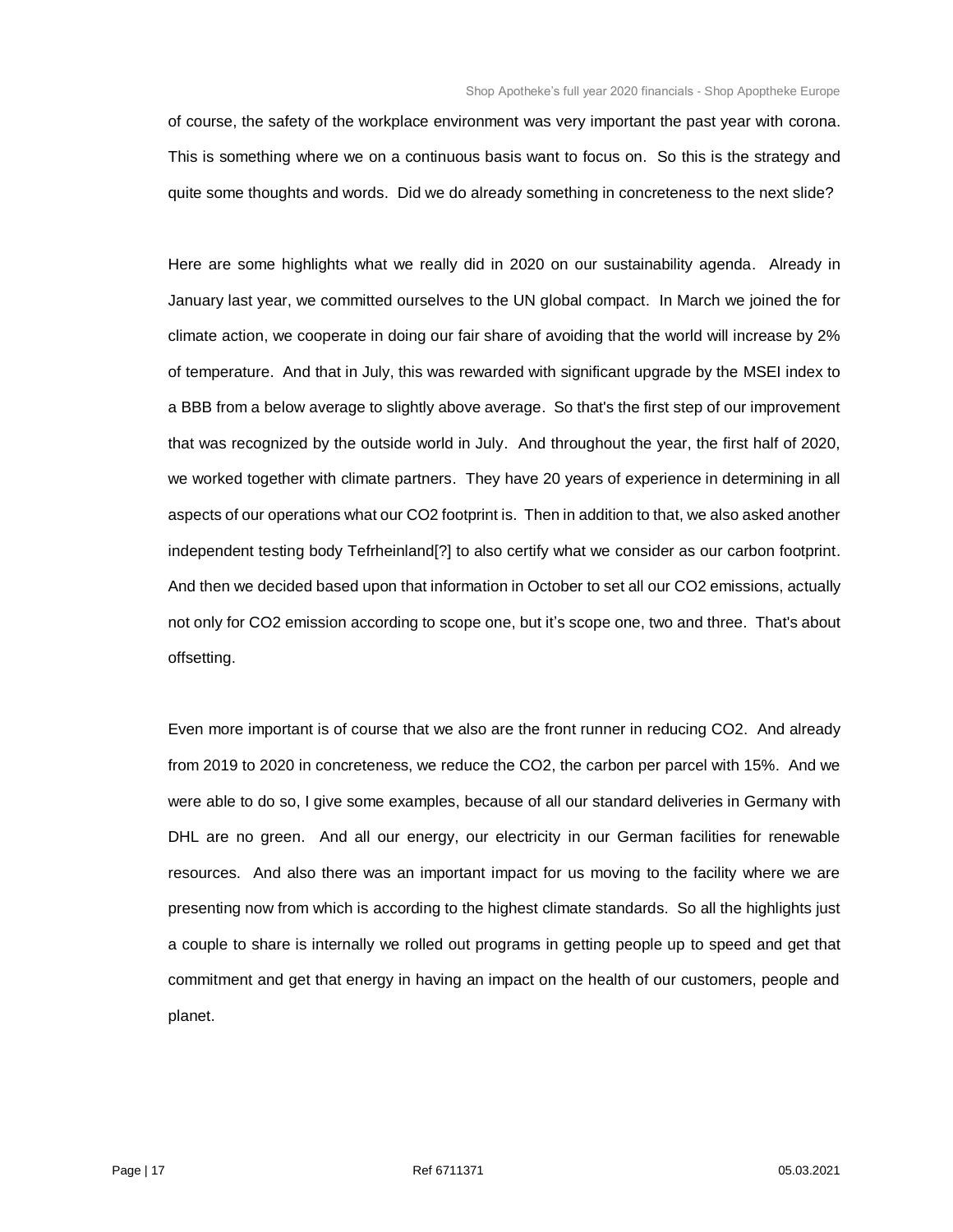The last one is that I want to say that already for many years, we have a cooperation with an organization, a charity organization, which the name is HerchentLumche[?], which is for seriously ill children. And over the past years, we already donated close to EUR 600,000 to this organization. And what we decided to do at the start of 2021, when the goal is then to [inaudible] in Germany is that we gave our RX customers the possibility to say, okay, instead of me getting the bonus, which is no longer allowed, we can make a donation to this charity organization. And this is very successful.

I want to finalize this slide is that the annual report that is morning we'll release is entirely and for the first time for us according to the GFI reporting standards. So sustainability is fully integrated in our annual reports. And I hope you pay attention to that. And if you have any remarks or questions on our progress in this area, just reach out to us and we're happy to share with you. Thank you.

Something completely different, the guidance for 2021. I think the header says it all; continued faster growth and margin improvements. That's actually our guidance. So we have a longer term guidance, which is at the bottom. And then we have the guidance for the current year, which is I have to say super difficult because the world is very volatile, as we all know. But we felt comfortable enough providing you with this guidance.

To start with the number one with the sales growth. So the big picture from a helicopter view is that last year our sales growth was 38% fully organically. And now we're promising that we expect that in this year, on top of the 38%, we will grow again around 20% or more. We say this taking it to account actually three items that I want to point out to you. Number one is of course, as of March, we are cycling [inaudible] in COVID the amount of last year. We took that in our guidance into accounts. There were two is as of mid-December, we have then on RX bonuses. So we also took that into account. And the third one perhaps not familiar to all of you, but we clearly see that in January and February of this year, of 2021, we see throughout Europe, we actually see that people are less ill. There is less of a cold and flu season, and most probably more certainly related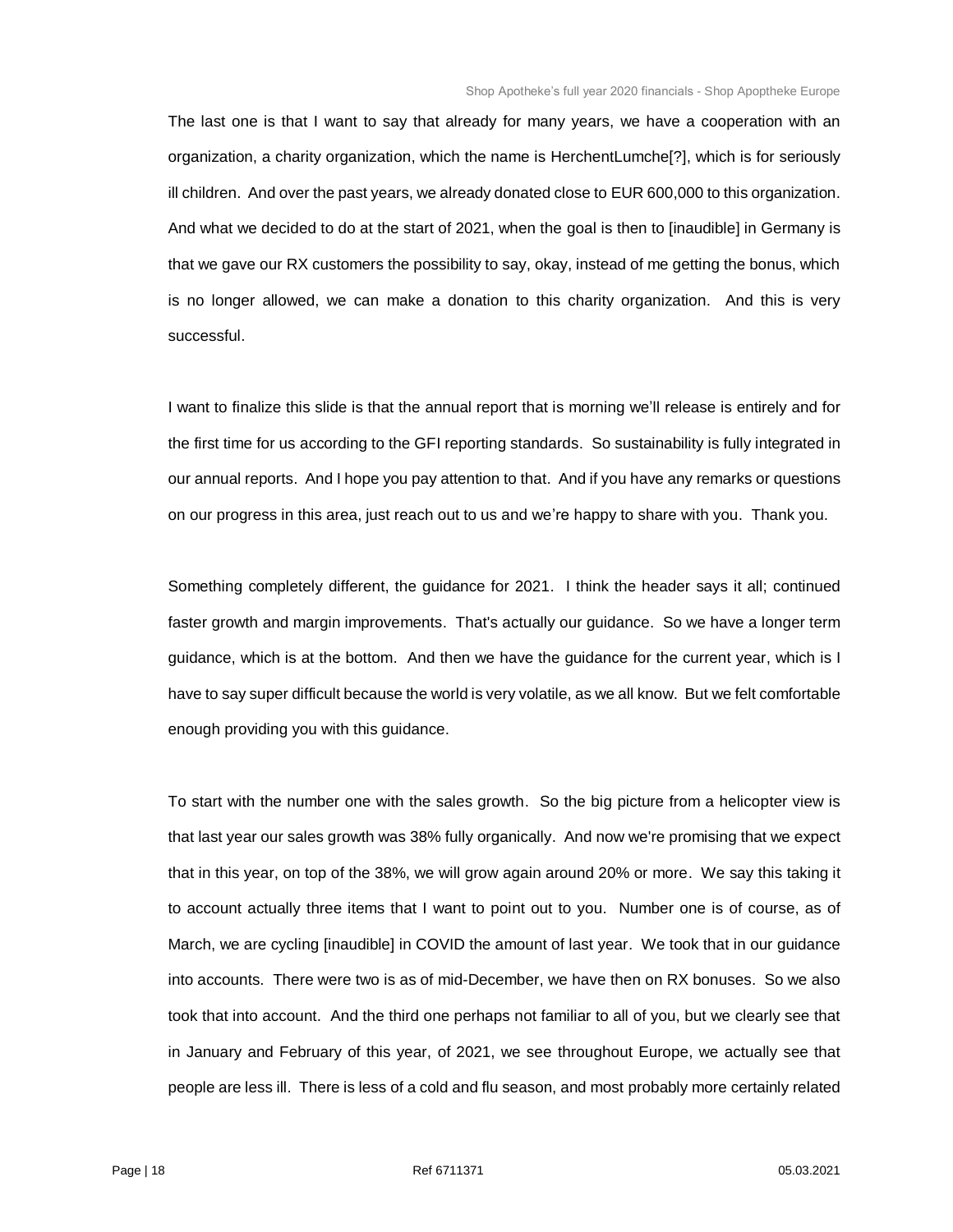to the social distancing because of the COVID measures. So this is not impacting us more or less than others, with just the whole industry specifically in RZ will most likely in January, February have faced a decline in RX sales. So we take that into account and then still say we want to grow as a company significantly double digits around 20%. That's the sales guidance for the year.

Adjusted EBITDA margin. We've achieved in 2020 a positive 2.2. This is not a one off, no, next year, we want to do that again and even improve by 0.5% approximately in the range of 2.3 to 2.8. Then we added a new guidance because we always only had sales [inaudible] and that's the guidance on investments on CapEx. We expect that in 2021 in current year around 3.5% of sales will be investments will be CapEx. And this includes our last phase of [inaudible] facility where we are presenting from fiscal guidance there – and the long-term target profitability unchanged. We expect that our longer-term target profitability will be at 6% EBIT or more.

That's it. Let's quickly go to the Q&A.

- Stephan: Jasper and I will take turns in the reading the questions. So we have a question from O. RX year to date, are you expecting any impacts from the absence of a flu season or from COVID related excess mortality this quarter? Why or why not? Well, let me – I'll take the first cut at this. I don't know about the excess mortality, whether that is having any impact on the overall market, but certainly you are familiar with this, we have seen a significant drop in prescriptions in January. We don't expect – first indicators actually tell us that this will continue in February as well. And this has an impact on the overall market and has an impact on Shop Apotheke as well. And again, as Jasper mentioned, that is reflected in our top line guidance for 2021.
- Jasper: Okay. If you can go a little bit [inaudible] questions from somebody. [Inaudible], please. Okay. Hi, C. Good morning again. [Inaudible] forecast 10%, '25-'26 thanks to the [inaudible] plans next year. Do you feel comfortable with the mid time assumption of around 10% in 2025 or 2026 or do you think it's too aggressive? Stephan, can you –

Page | 19 Ref 6711371 05.03.2021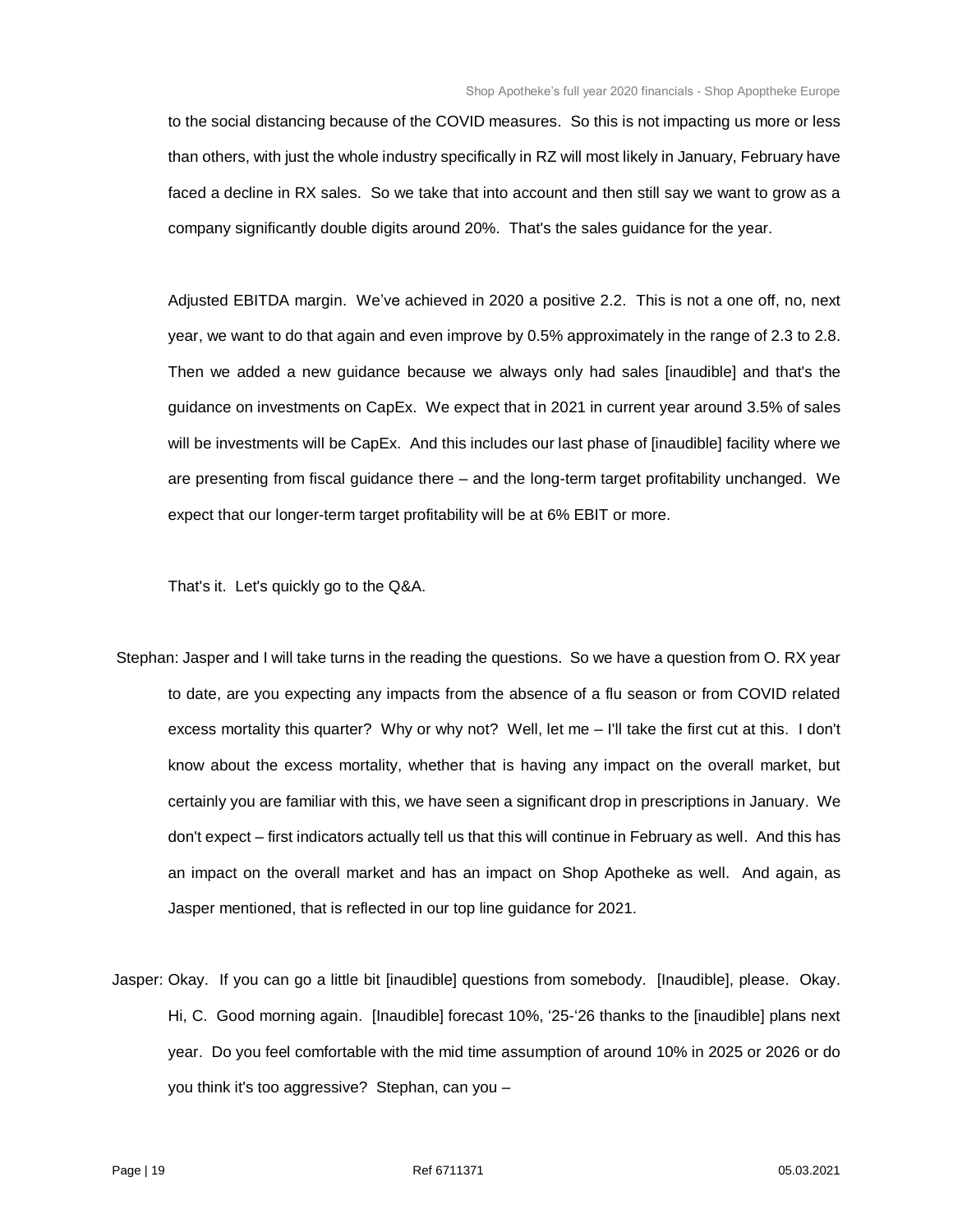- Stephan: I think we answered this in the presentation, we get comfortable with the projections that come, C, from analysts and other markets observers like you. An 8-12% market share a couple of years after the launch of e-prescription, that is something that we are very comfortable with. So we don't think that's too aggressive. We think it's reasonable.
- Jasper: Can you continue please? No, continue, please [inaudible] We just want to take a mix of question from a variety participants. Okay. please [Inaudible] from [inaudible] Same day delivery. How does that work from a logistic perspective in areas [inaudible] terminal, for example, Stuttgart. How do you do that? Do you [inaudible]?
- Speaker: Should I take this one? Okay, thanks, S for your question. Yes, indeed. In the [inaudible] from our facility in [inaudible] Sevenum. But in the Stuttgart, in the Berlin, in the Menkin[?] area, we do it together with our partner physical pharmacies. So we work together with existing pharmacies there in a win-win situation. Customers happy, local pharmacy is happy and we are happy with that. Yeah. So that's how we can do the logistics in the large country of Germany.
- Speaker: You pick the next one.
- Speaker: So we have a question from [inaudible] from Commerce Bank[?]. Good morning profitability. I don't know whether you're saying good morning to us or to profitability, [Inaudible] What is driving higher EBITDA margin in 2021? Marketplace; how big is the marketplace today? What could be the share in two to three years? Jasper, do you want to take a cut at this?
- Jasper: The EBITDA margin improvement that we foresee for the year 2020 to make it very short is driven by better commercial, better gross profit margin. That's the main reason. It is not coming from leveraged marketing, is not coming from leveraging operational expenses as a percentage of sales,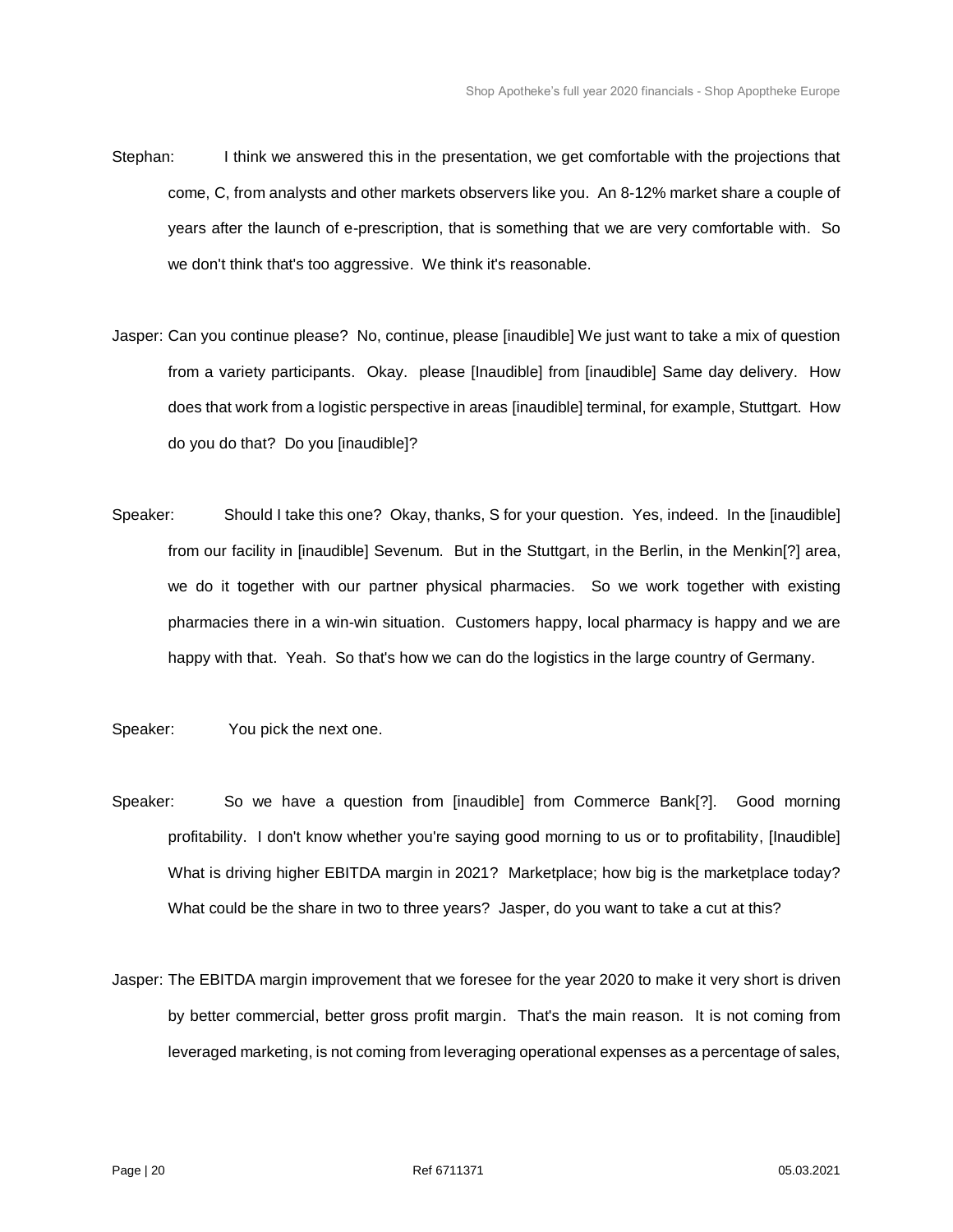because actually the first six months we will continue to operate two facilities. It's coming from further gross profit margins, that's a source optimization and also immediate[?] income.

And then the second one, the question is how big is the marketplace today and what could be to share. Shall I do this also?

Speaker: Yeah.

Jasper: Okay. Now marketplace is very successful because Shop Apotheke now [inaudible] pure example of marketplace. We work together with partners, the digital pharmacies, and we offer because of this corporation other services to our customers, namely they can also choose for same day delivery. So from that perspective is really well. In the number is also impressive. If you look at our P&L, you round it to three zero, because the other numbers are so big. So that's what marketplace is.

In 2021, we're still going to launch the marketplace op[?] products. That's not live yet. So that will not have a significant impact in 2021. Also because we really prioritized now e-RX mechanization of our fulfillment center and the roll out of now. So we don't expect marketplace in the first half for products in the first half of 2021.

Then your most important question, what's good in the share of marketplace in two or three years. Well, we are working on this, A, because we think that that could be a very large impact, but we don't have any guidance there.

Let's take a question A. A has four questions for us. Let's see how far we get. How should we account for the new logistics side in terms of operating leverage? Could you give us more insights into the potential increase in the degree of automation or potential leverage in the second half of '21? Let me take a – throw something out there. A, the degree of automation, we talked about this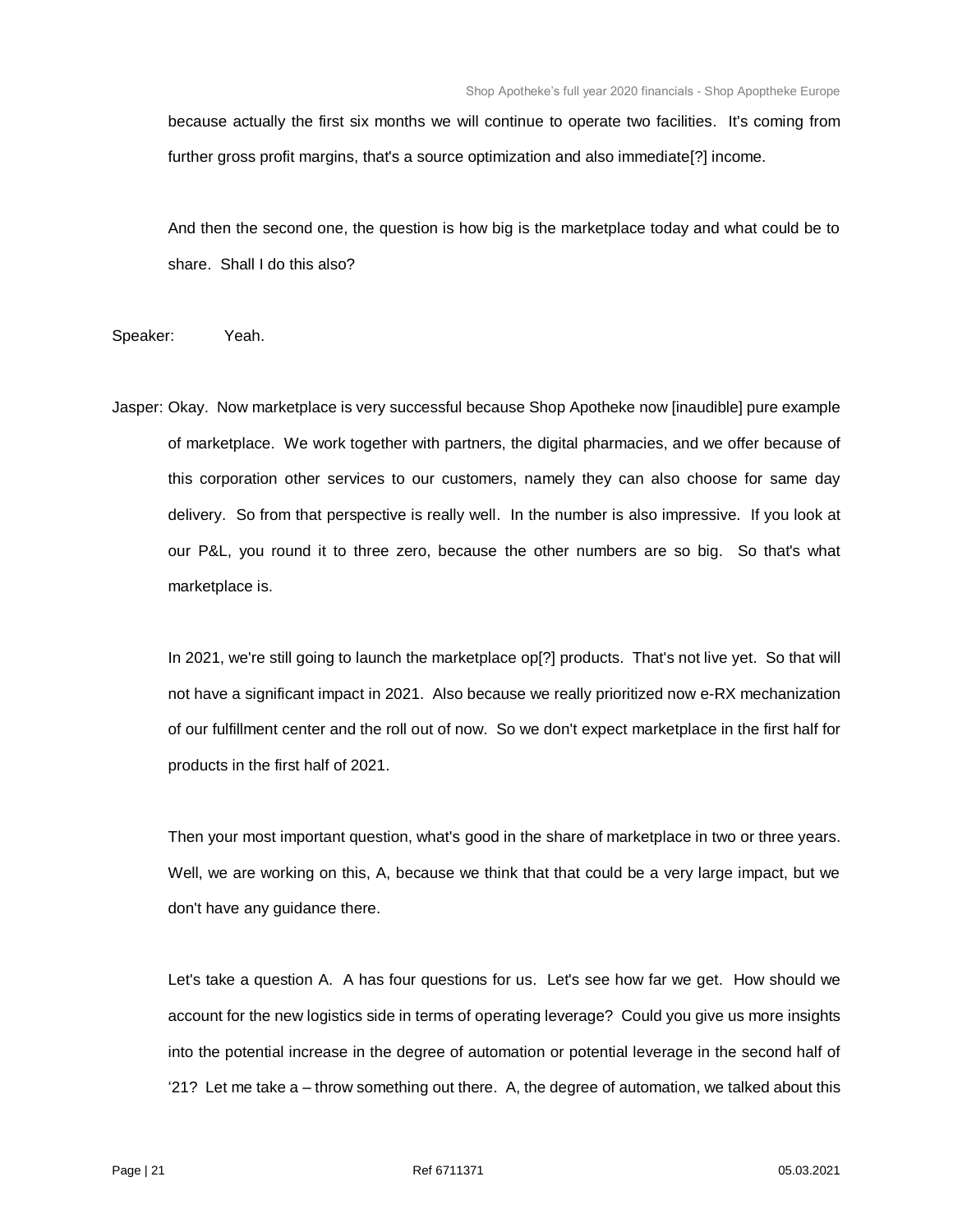before in our old facility, admittedly, it was close to zero. It was a very efficient, but very, very manual process. In our new facility, the degree of automation is going to get close to 50% and we expect in the fourth quarter to see an impact on our costs for order, the impact will be significant, but so far we have not shared exactly what we are projecting.

The second question, could you briefly touch on your market share in Austria and the contribution to growth in the DAF segment in 2020, and your estimates for 2021 so we get a better understanding of the Germany standalone performance, and should we assume a slight, a lower growth rate based on your dominant market share?

Yeah, we report, that's of course a restricted IFRS [inaudible] is very important two business segments. That's also how we steer the business internally. It's a DAF segment, and it's the international segment. So trying to get a more precise view in a country is not part of the segments reporting. What I can say about Austria, which is really relevant is that in Austria, we are by far the market leader there. Yeah.

I see another question from O. And he is asking, can you explain to us why customers would order RX with you. I think that's in the context of no borders.

Speaker: Yeah. I think O is referring to the overall decline in the markets in January. And again, based on early indicators also in temporary. Well, O, it's not just acute medications. People are delaying customer – doctor visit. So even if you are a chronically ill patient, some patients at least are trying to avoid going to the doctor. And another driver is simply that surgeries are being delayed. And after the surgery, there's always some type of a follow up medication that normally would be prescribed. Also, this is not happening at this point of time. So you're right, for acute need, so the typical antibiotics, Shop Apotheke probably wouldn't be the first pharmacy that customers could think of at this point of time. But when we look at the delay of doctor visits and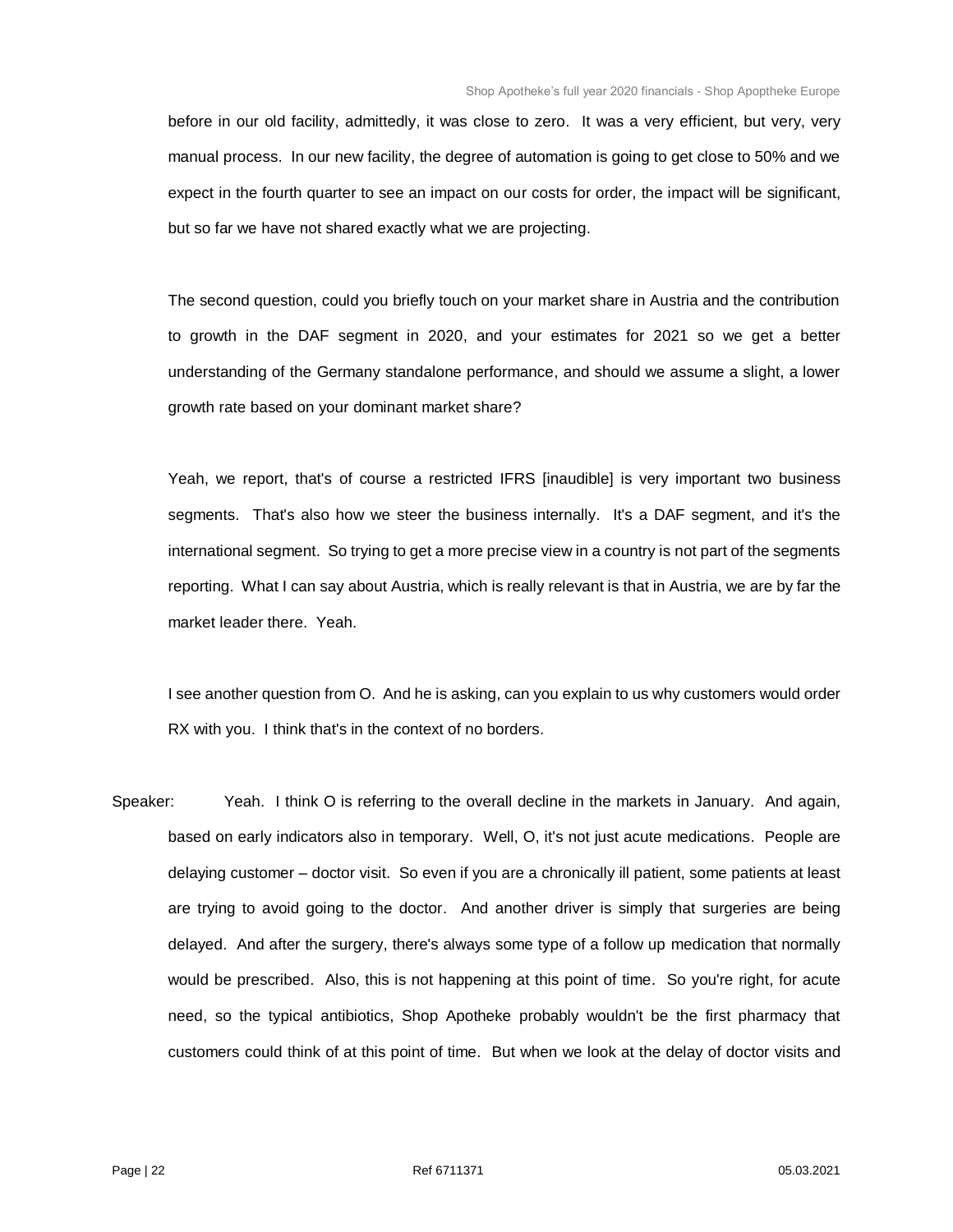the delay of surgeries, of course, that is also something that's going to test and will continue to impact Shop Apotheke.

- Speaker: Okay. I look at the time, it's four minutes past 12 past time. Yeah, I actually would propose let us continue for a minute or three. [Inaudible] are still listening perhaps, and then people can drop off. Thanks a lot for your attention at least joining [inaudible]. Let us do a couple of more questions if people are interested.
- Speaker: I think we have one from A. I think we only have one from go a little bit further down, down. How – A; how does monetization per unit economics work on Shop Apotheke now? If you say the delivery in partnership with brick and mortar pharmacies.
- Speaker: I take it. Good morning again, A. How it works is that the customer is willing to pay for the service. The pharmacy, the local pharmacy is happy with the additional sales and the fact that we brought the customer to the attention of the pharmacy means that we get a fee for the services that we provide there. So that's basically how it's going. Let me see if I see – in total same day delivery. Yeah. So customer is coming to our website, wants to order a paracetamol. Normally you do that and you get it to one or two days in your postbox. Now if you live in those areas, you can also select Shop Apotheke now for delivery on the same day, or on the morning. You pay for that. There are a lot of people who are happy with that, the same like paying EUR 5 to get your pizza delivered at your home. So in some cases, people like to take the service. At the moment they do that, they order at the local pharmacy, the local pharmacy is preparing the prescription. We as Shop Apotheke have organized the delivery, the last mile for them from the pharmacy to the customer. And we get a fee from the pharmacy and get the fee from the customer for the delivery. That's how the economics work.
- Speaker: We have a question from H. How are we going to convince the potential customer to the digital services like SMARTPATIENT services? Could we expect some higher marketing costs?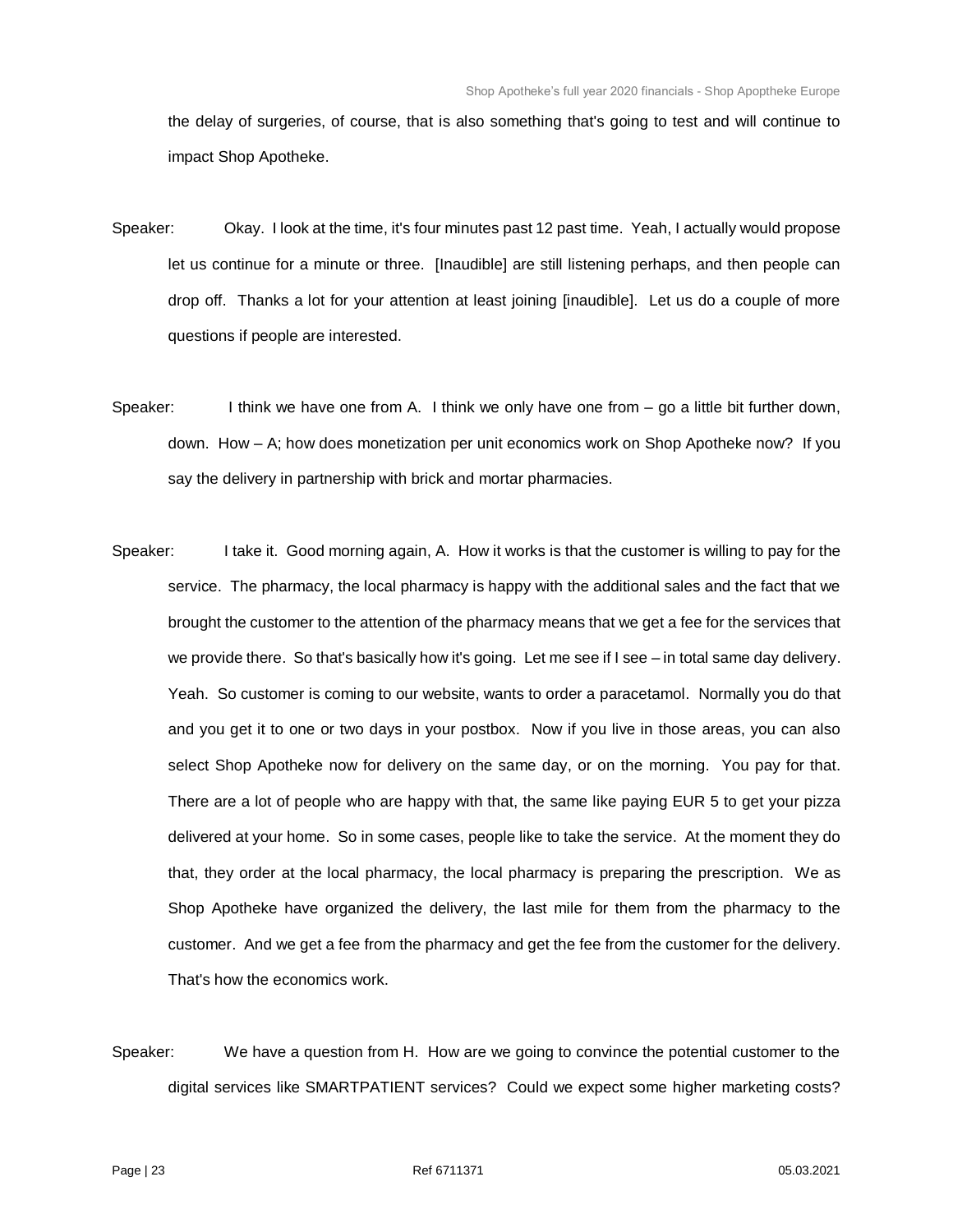Well, H, we think – there are already 1.4 billion people who are using the MyTherapy app today. And as I alluded to earlier, the more we think about the opportunity that this offers now in connection with a pharma [inaudible] and that's really a game changer from – in terms of monetizing this opportunity. And there are many ways for us to make a compelling offer to our customers. I already mentioned there is drug specific content we can provide. There is advice how to better manage your disease in addition. And that's what people at this point of time think about when they talk about MyTherapy app. It's already today more than a pill reminder function, and it's going to be much, much more than a pill reminder function in the future.

Speaker: Okay. One of the last ones I think. B. Good morning again, B. There are a couple of questions, I think quickly look through them. Talk about please the revenue development in 2020 for a reporting segment, geographic segments, not the exact numbers because we only give guidance all the total. But I think directionally it's fair to assume that international will roll double as fast as a percentage compared to DAF. I think that's absolutely right.

And then about the OPEX base, should the additional A&P the cost [inaudible] in 20 – let me see, what is A&P in this case. Advertising, advertising and promotion. How much – yeah. Now. Yeah. Yeah. It is part of our overall guidance where we say that EBITDA will improve according to our expectations to a level between a positive 2.3-2.8%. And the driver of that in 2021 compared to 2020 will not be in the lines[?].

And number three and the last one. Could you talk about the very impressive customer acquisition numbers, thanks for that, then and how they turned it into 2021. We continue to focus on making our existing customers happy. And also we continue to focus in acquiring new customers. We did that in 2018 in 2019, in 2020, and we will also continue to do that in 2021. So roughly they are comparable – you continue to see [inaudible] tailwinds from the lockdowns in Germany. Now we see at this moment not an additional significant tailwinds from anything related to lockups.